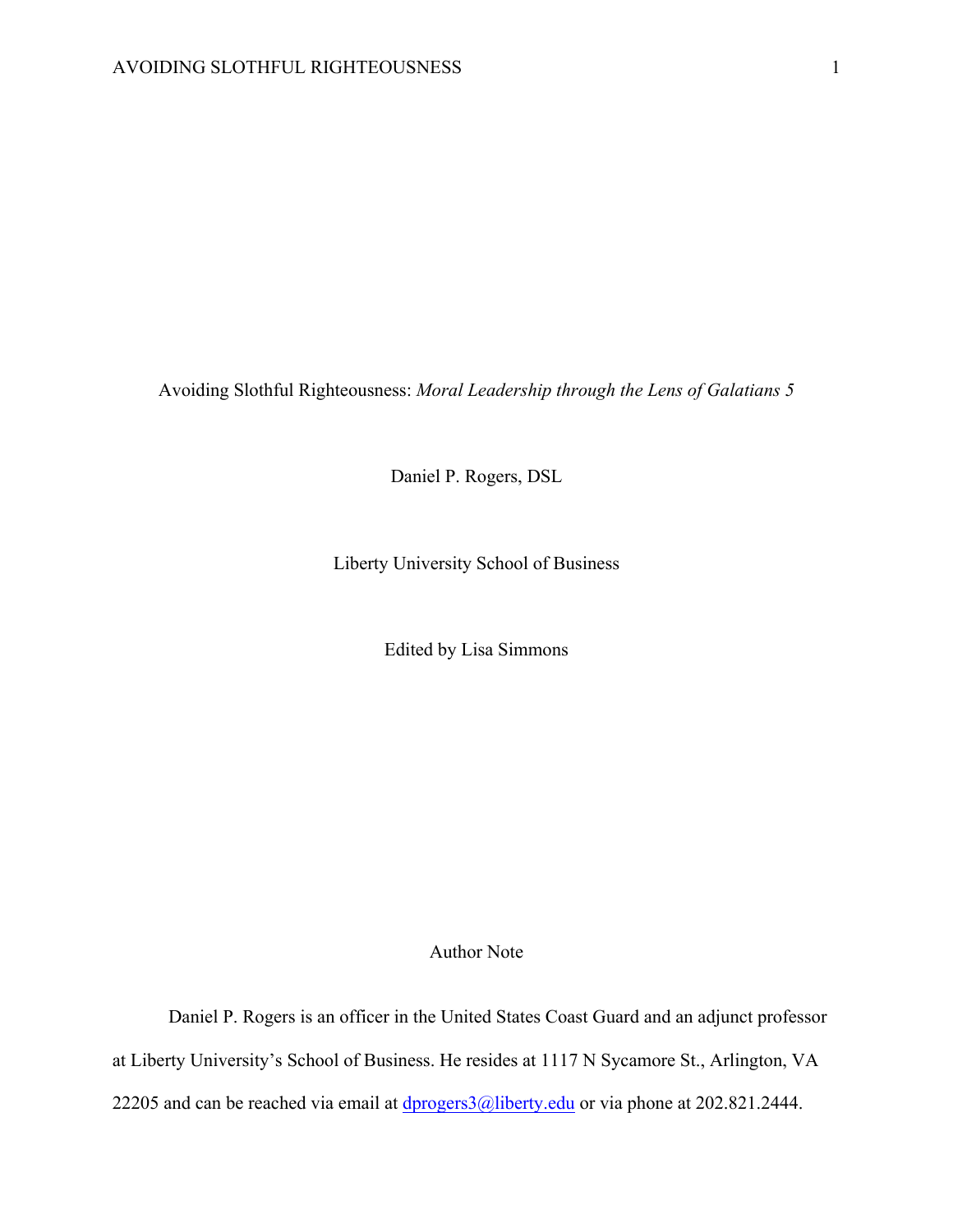#### **Abstract**

This paper provides an overview on the history of sloth, an analysis of Galatians 5, the solution provided by the cross, and the implications of these solutions on morality for Christian leaders. Throughout the history of the church, sloth has been associated with not caring, an unwillingness to work (especially if it might lead to suffering), a Biblical emphasis on God's sovereignty over man's responsibility, an unwillingness to fulfill one's duty, and boredom. Galatians 5 offers a solution to each of what constitutes slothful thinking as it relates to our Christian faith. These solutions are then applied in four arenas within the context of organizational leadership: personal introspection, critical mass of individuals, organizational control systems, and environment. Finally, three conclusions are reached on moral leadership. First, standards needs to be justly enforced within organizations according to their intent and design. Second, we must think critically about righteousness, which differs from virtue in that it has an acknowledged source as God. Third, what we do as leaders really does matter. In total, moral leadership can only ever find its true definition in Christ's work on the cross.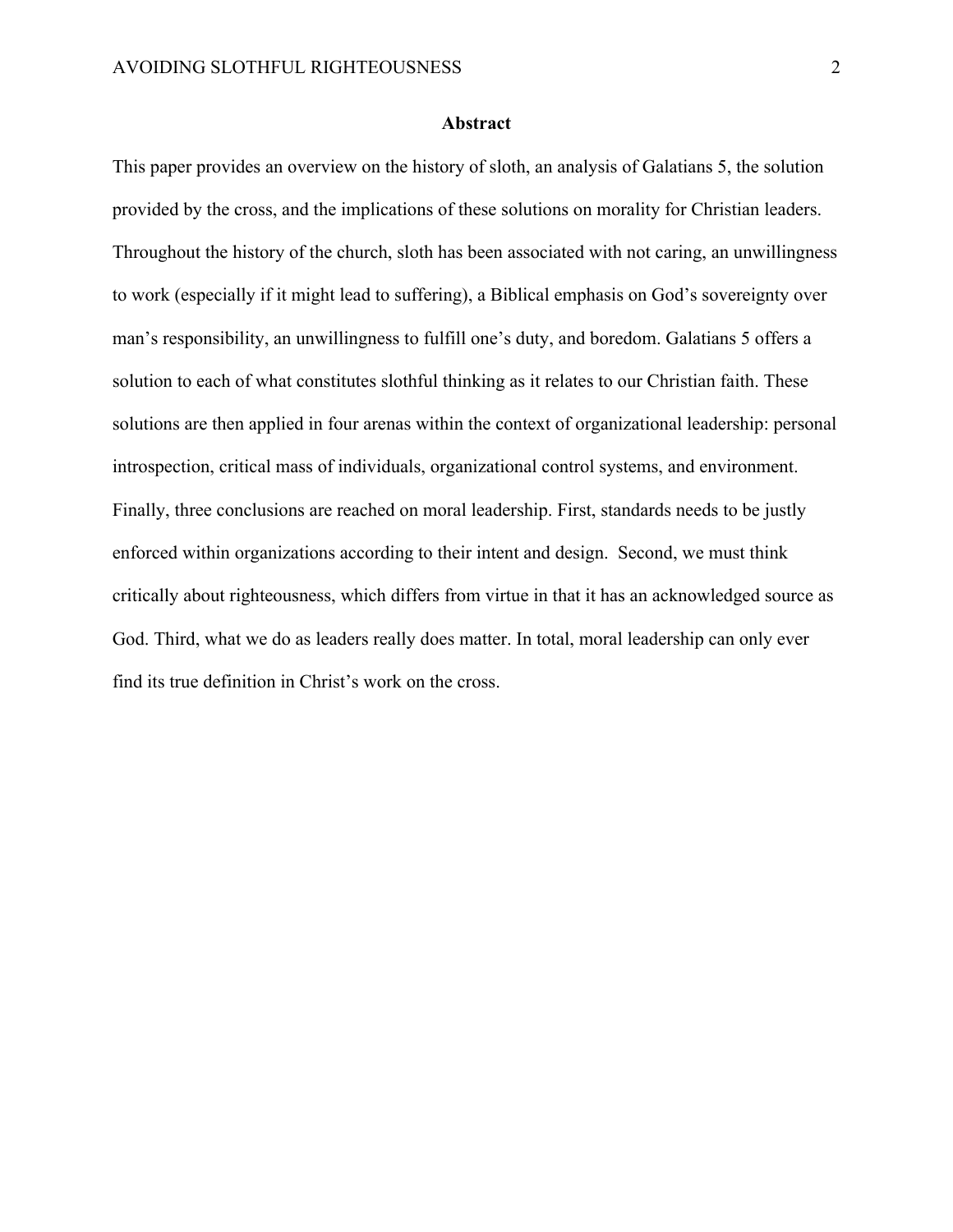#### **Slothful Righteousness**

Immersed in the American culture, it is not hard to understand the concept of slothful righteousness. In general, Americans consider faith personal, private, and not for public discourse. This view, of course, flies in the face of the teaching of the New Testament. Today, where faith is most publicized, the goals are often identified with those reflected in the new "Tea Party Movement." People want something, and use their beliefs to justify what they want. To "have Christ" is used to free people to pursue whatever they value. If so, then what freedom does Christ grant us?

Within this paper, we will use Galatians 5:13 to define slothful righteousness, "For brethren, ye have been called unto liberty, only use not liberty for an occasion to the flesh, but by love serve one another." Therefore, we will consider slothful righteousness as simply using our liberty as an occasion to the flesh. As we consider the concept of moral leadership, we must understand the context of morality within a Christian framework and turn to the cross as the source of our understanding.

This paper provides a cursory overview on the status of sloth as one of the seven deadly sins, an analysis of Galatians 5, the solution provided by the cross, and the implications of these solutions on morality for Christian leaders. Because this paper specifically deals in righteousness, the intended audience is Christian for an unbeliever would have no use for righteousness since it finds its very definition in God himself. As Calvin (1989) states, "the will, because inseparable from the nature of man, did not perish, but was so enslaved by depraved lusts as to be incapable of one righteous desire."

### **Discussion of Sloth and its Origins**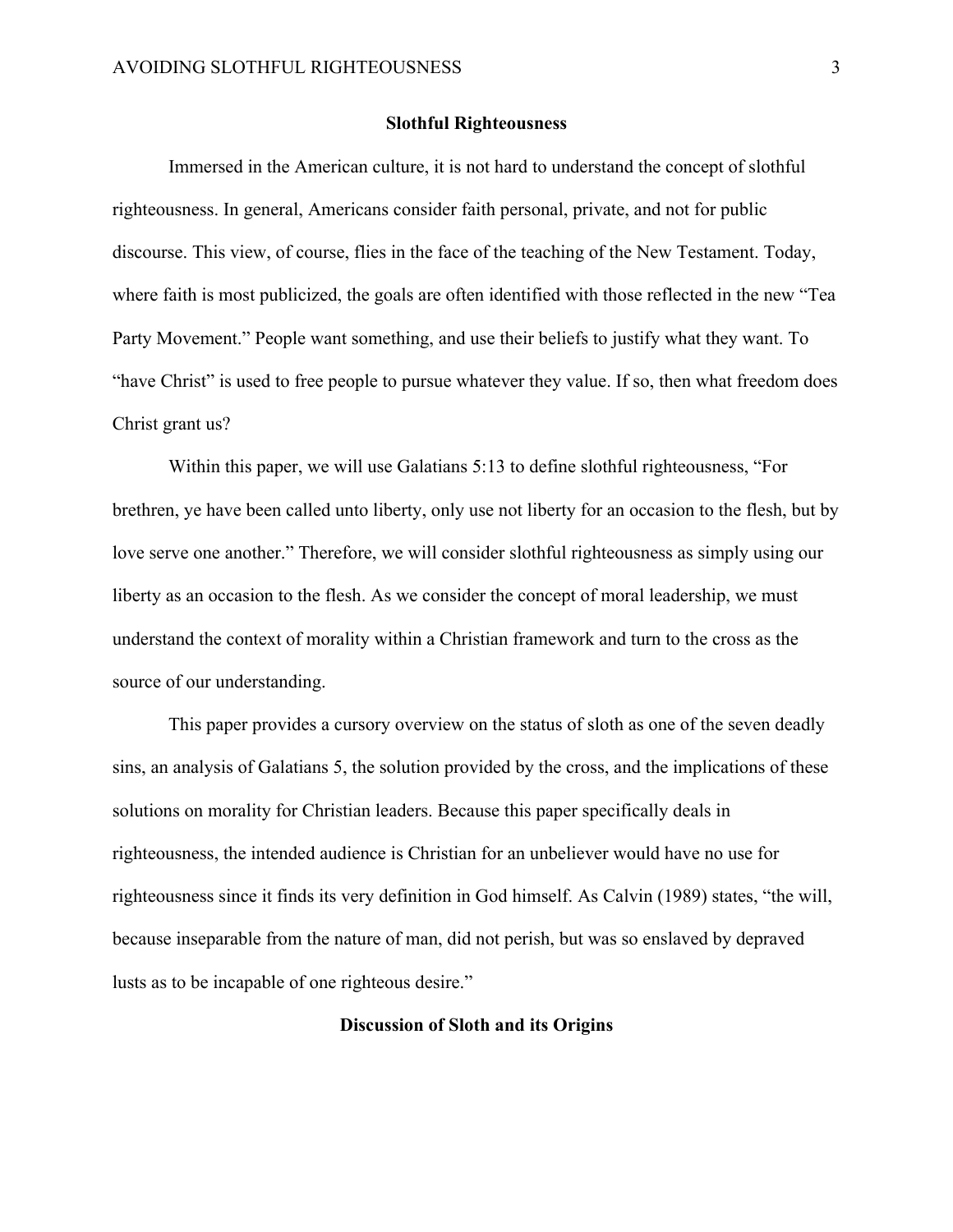According to Lyman (1989), "Sloth is but one medieval translation of the Latin word *acedia* (Middle English, *accidie*) and means 'without care.'" It is broad in its application; Lyman (1989) goes on, "For Chaucer, man's sin consists of languishing and holding back, refusing to undertake works of goodness because, he tells himself, the circumstances surrounding the establishment of good are too grievous and too difficult to suffer. *Acedia* in Chaucer's view is thus the enemy of every source and motive for work."

Incomplete theology took sloth in and out of the public conscience and moral view through the centuries as Lyman (1989) again explains,

"It is precisely in the development of deterministic or fatalistic theories and doctrines that sloth is made at least potentially less evil than it might be in a more humanistic world. When the promise of messianic religion or the forces of historical destiny are regarded as set and immutable and where the pace of development is also governed by divine or superhuman controls, man's day-to-day activities seem irrelevant to any future, dissociated from every past. Passivity, sloth, sluggishness, and melancholy are here not only a possibility but a reasonable course of inaction."

Lyman (1989) effectively walks us through the origin of sloth as a sin during the first century of the Christian era and traces it through the Middle Ages and its "restoration" during the "Protestant era and its ethic." Sloth, then, has been associated with not caring, an unwillingness to work (especially if it might lead to suffering), a Biblical emphasis on God's sovereignty over man's responsibility, an unwillingness to fulfill one's duty, and boredom.

Within leadership, sloth can be viewed from two angles: the sloth of the leader or the dealings of the leader with followers struggling with sloth. These can be broken into the historical methods of teaching leadership into "leading self" and "leading others." Let us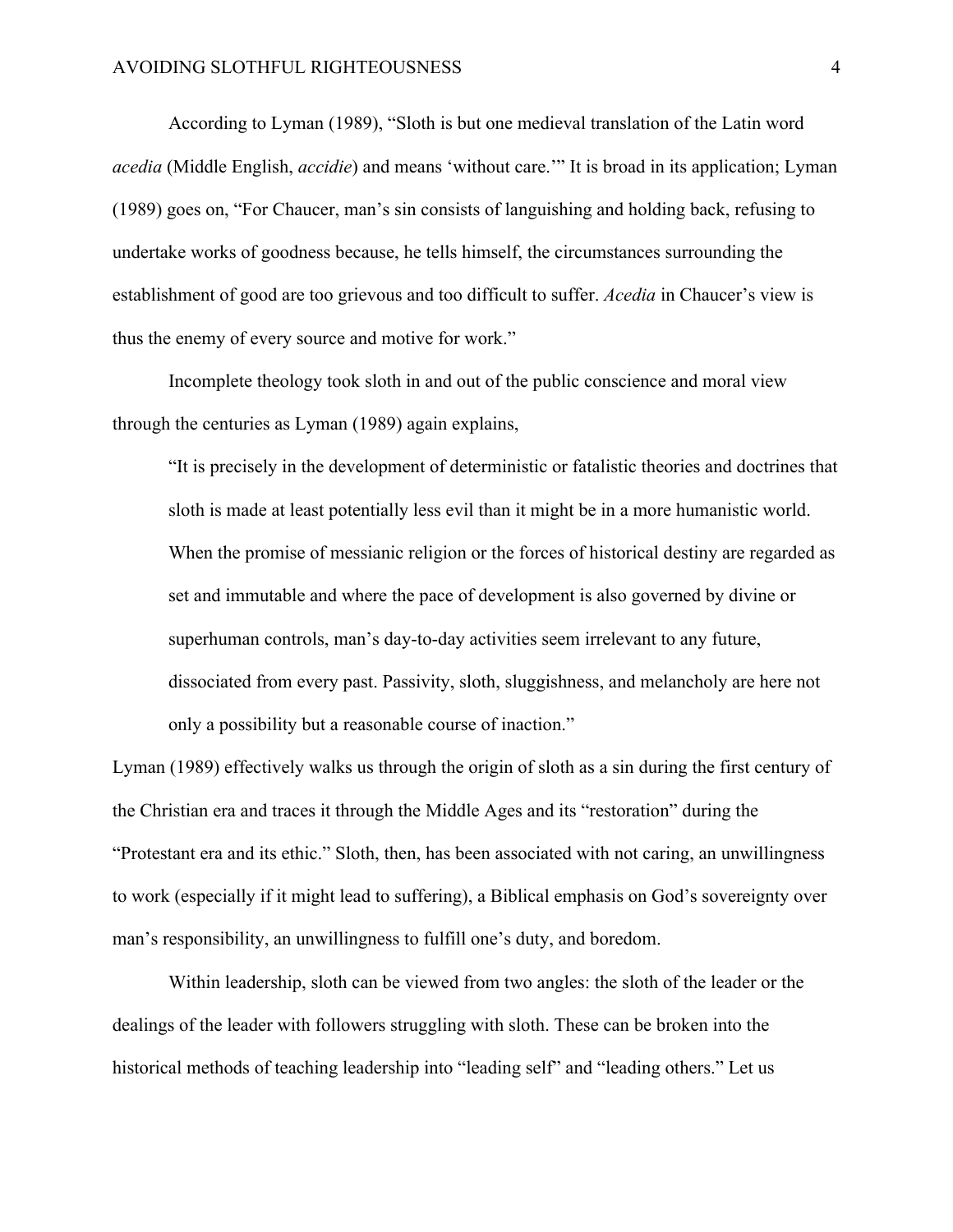consider the five manifestations of sloth within leaders and followers, specifically as they pertain to our thinking about righteousness for Christians.

### **Not Caring**

Stott (2006) makes the following observation,

"The concept of substitution may be said, then, to lie at the heart of both sin and salvation. For the essence of sin is man substituting himself for God, while the essence of salvation is God substituting himself for man. Man asserts himself against God and puts himself where only God deserves to be; God sacrifices himself for man and puts himself where only man deserves to be. Man claims prerogatives that belong to God alone; God accepts penalties that belong to man alone."

The nature of sin produces thoughts that run counter to the very design of man and intent of the creator. Therefore, even as we are given a new nature, the old nature persists within the flesh. It is not natural to care for the things of God. Phillipians 2:21 warns us, "For all seek their own, not the things which are Jesus Christ's." It is our nature, then, to mindlessly do whatever is most comfortable instead of what is right. O'Neil (1993) says, "like some aspects of hubris, mindless behavior is caused by reliance on rigid categories, unquestioned mind-sets, and a limited perspective on people and situations." Pride places us with the rich man in Luke 12:19, who asserts, "I will say to my soul, Soul, thou hast much goods laid up for many years; take thine ease, eat, drink, and be merry." He finds his fulfillment in previous thinking, effort, work, achievement, and blessing.

We, today, encounter the risk of finding our fulfillment in the ease of life. Leaders risk viewing their positions with pride and entitlement and can forget the responsibility to the organization they serve and of those placed in their care. Followers have an equal temptation to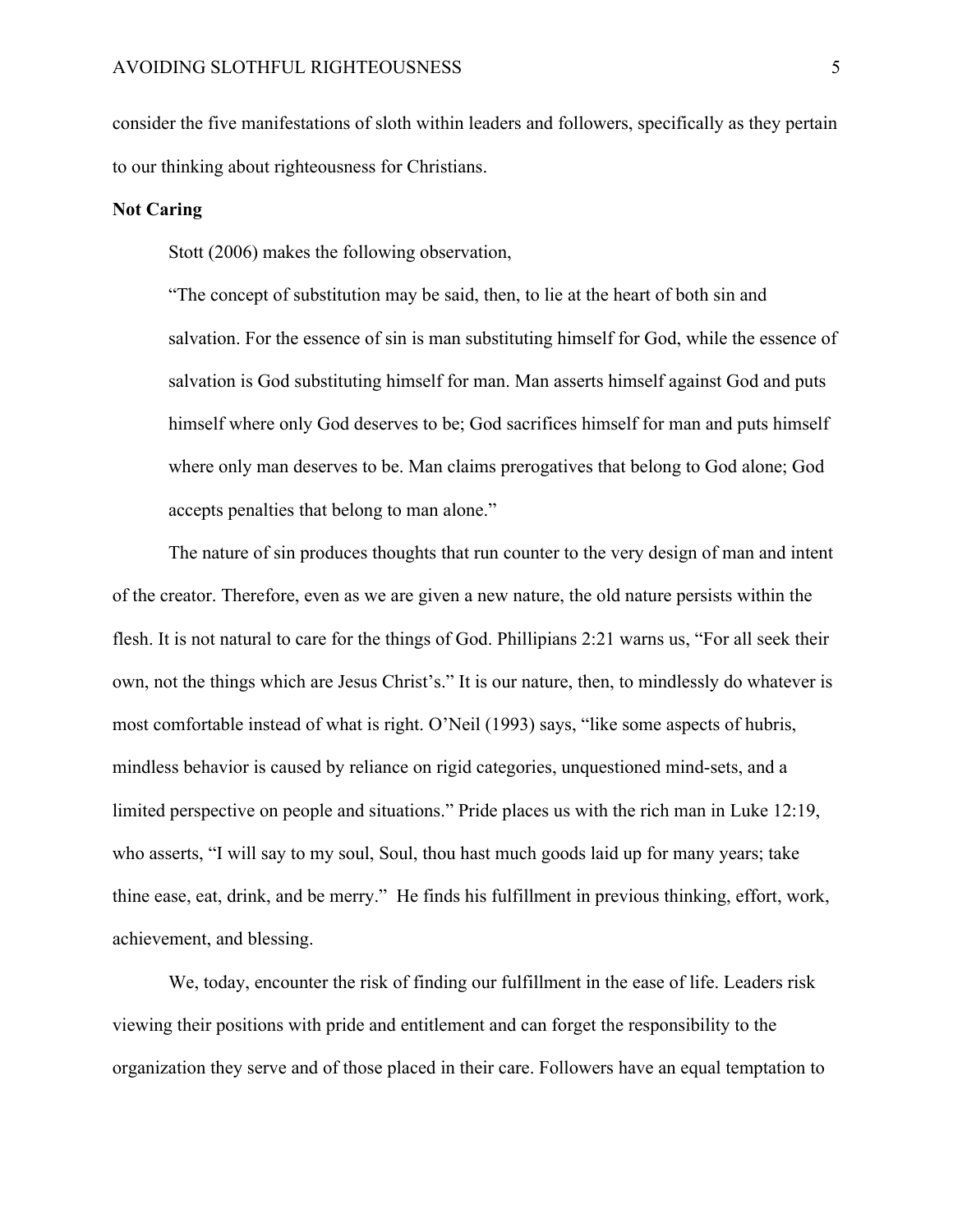#### AVOIDING SLOTHFUL RIGHTEOUSNESS 6

care more about themselves than others. It is the responsibility of every follower to participate in the hard work of leadership by providing feedback, challenging preconceptions, and supporting the purpose of the organization. No leader should enjoy their ease upon the backs of followers. Neither should the followers take their ease by assuming the infallibility of the leader. Bavinck (2008) tells us, "The truly spiritually good, the good in the highest sense as it can only exist in the eyes of God, can in the nature of the case be accomplished only by those who know and love God and, moved by that love, keep his commandments, that is, by those who truly believe." The risk of slothful thinking that could result in a lack of care stems from thoughts that dethrone God, accept blessing as an entitlement, and see God not as an object of love and faith, but as removed from daily existence.

### **Unwilling to Work & Suffer**

The most prominent misunderstanding regarding work that I have found in the modern day is a belief that work is a result of The Fall. Even Galatians 5:19-21 labels the actions of the flesh as works, which are clearly the antithesis of righteousness. However, Bavinck (2008) seems to use works in a different sense as he discusses good works. He states, "Sanctification manifests itself in good works, which according to the Heidelberg Catechism arise from the principle of a true faith, conform to the law of God, and are done for his glory." He goes on to say, "By faith working through love, therefore, good works are born that have their standard in the will of God as it is concisely expressed in the Ten Commandments." Scripture itself never implies that following Christ will preclude either work or suffering. Titus 2:14 clearly states, "[Christ] gave himself up for us, that he might redeem us from all iniquity, and purify unto himself a peculiar people, zealous of good works." Philippians 1:29 joins in, "For unto you it is given in the behalf of Christ, not only to believe on him, but also to suffer for his sake." The mistake with suffering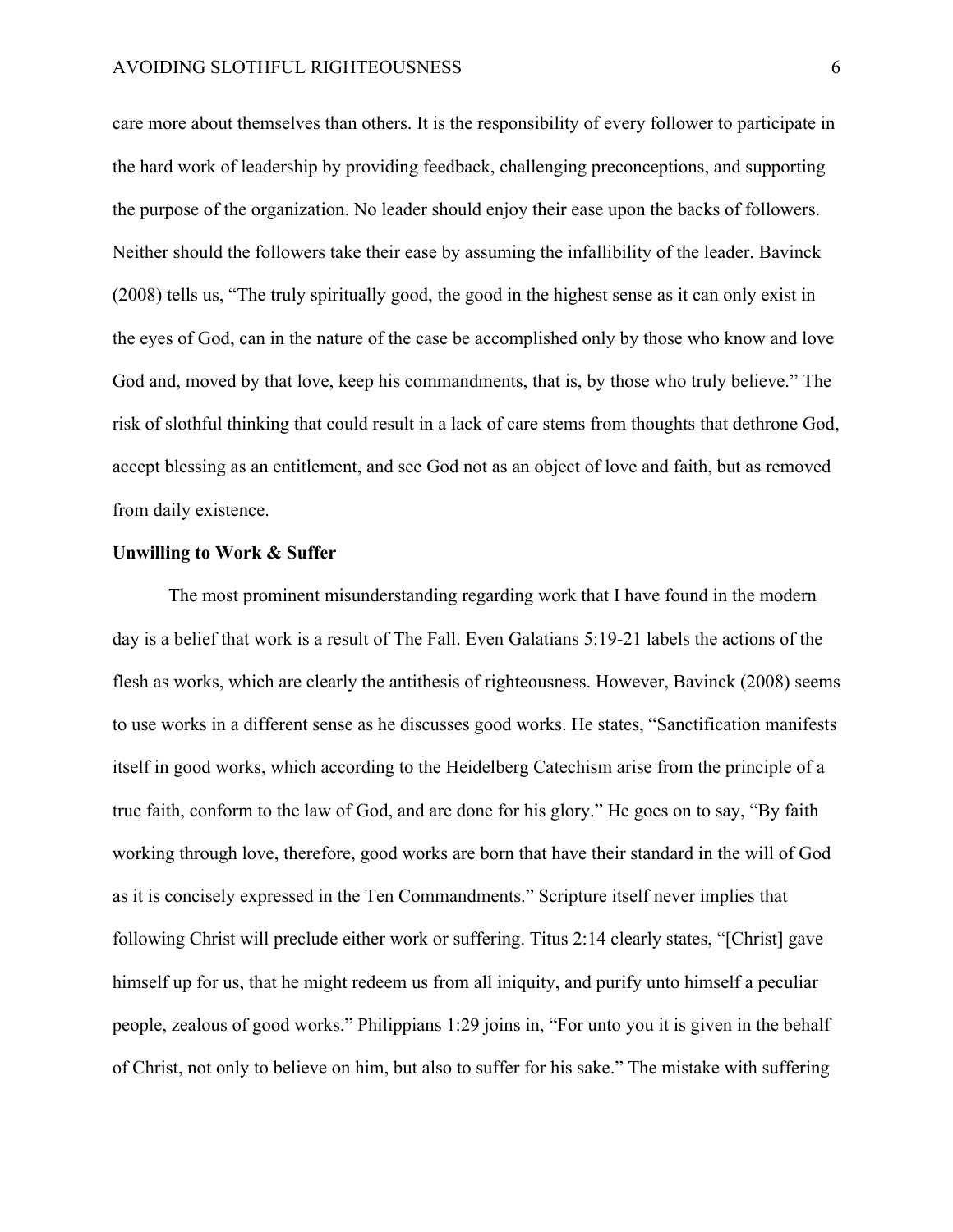#### AVOIDING SLOTHFUL RIGHTEOUSNESS **7**

seems to stem from another false view of The Fall and espoused by Job's friend Zophar the Naamathite: that suffering only comes as a result of sin within one's life (Job 20). As a Christian, we can expect to work and suffer. The risk of slothful thinking that can result in an unwillingness to work and suffer can stem from thoughts that equate work with the flesh or sin with suffering.

A Christian who knows his or her standing before God completed at the Cross by the work of Christ knows their sin was judged by God in Christ's substitution and that Christ's work alone earns them justification. Therefore, the risk of misunderstanding work and suffering is very real to many believers. There is a difference between the righteous work assigned by God to man prior to the Fall and the misconception that works can lead to salvation. Calvin (1989) states, "Since it is manifest that men whom the Scriptures term natural, are so acute and clear-sighted in the investigation of inferior things, their example should teach us how many gifts the Lord has left in possession of human nature, notwithstanding of its having been despoiled of the true good." All people have been granted the capacity for work that ultimately brings glory to God.

For leaders, the grappling and balance of work and suffering is an interesting topic as the requirements of the job may produce many opportunities to confront misguided thinking and possibly suffer from that position. There is often a fine line between accomplishing marketplace, industry, or government missions and fulfilling our calling to share Christ. Stepping over that line may result in correction, discipline, or even a loss in position. Followers likewise must deal with the inevitable tension of working for individuals who may or may not have Christ as their Savoir.

## **God's Sovereignty vs Man's Responsibility**

Alot of thinking does exactly as this sub-heading does. It pits God's sovereignty against man's responsibility as if the two were incapable of co-existing. Yet to do this requires equal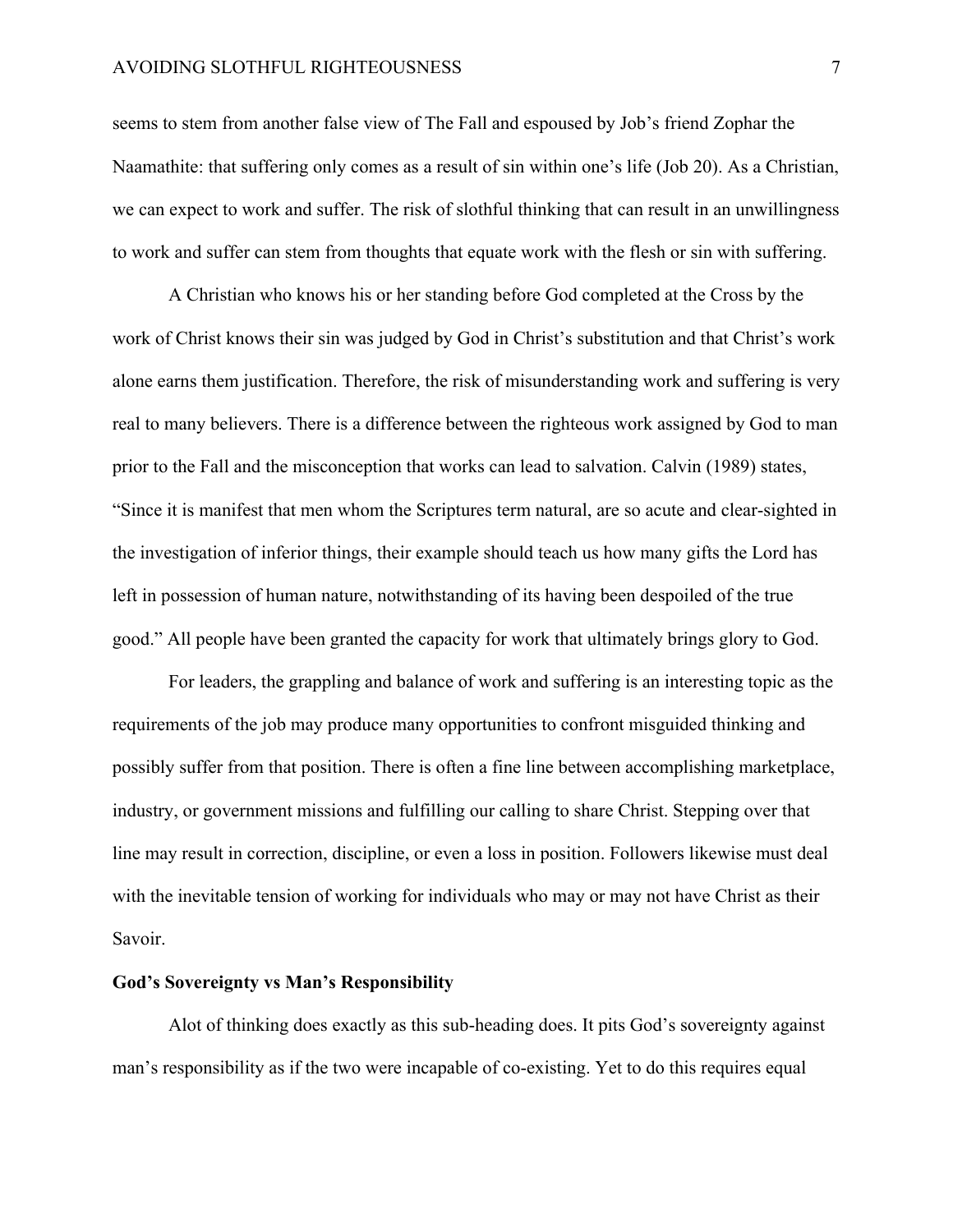footing between the two parties. Equal footing, does not, in fact exist. God is sovereign by point of fact. His very name declaration to Moses testifies to that fact. In Exodus 3:14, "God said unto Moses, I AM that I AM, and he said, thus shalt thou say unto the children of Israel, I AM hath sent me unto you." His existence simply is and he will do what he will do. Man, however, is made and measured against a standard—God. The entire concept of responsibility requires an object or standard against which one is responsible. God is that which man is measured against. Through the giving of the law, God provides a standard for man to measure against, with full acknowledgment that the law as given in Exodus is not complete. Bavinck (2008) does a good job differentiating between the good works prepared for Christians to walk in and the virtues of those without saving faith:

"Sanctification manifests itself in good works … they are therefore distinct from the virtues of the pagans and the virtues of all who do not have such saving faith. The Reformers have always fully acknowledged the existence and moral value of such virtues. Since after the fall people have remained human and continue to share in the blessings of God's common grace, they can inwardly possess many virtues and outwardly do many good deeds that, viewed through human eyes and measured by human standards, are greatly to be appreciated and of great value for human life. But this is not to say that they are good in the eyes of God and correspond to the full spiritual sense of his holy law. To the degree that human beings subject their own thoughts, attitudes, and actions to more precise scrutiny, they are all the more deeply convinced of their sinfulness."

Any human being that stands with God as the full standard against which he or she is measured finds it impossible to measure up. The slothful risk of pitting God's sovereignty against man's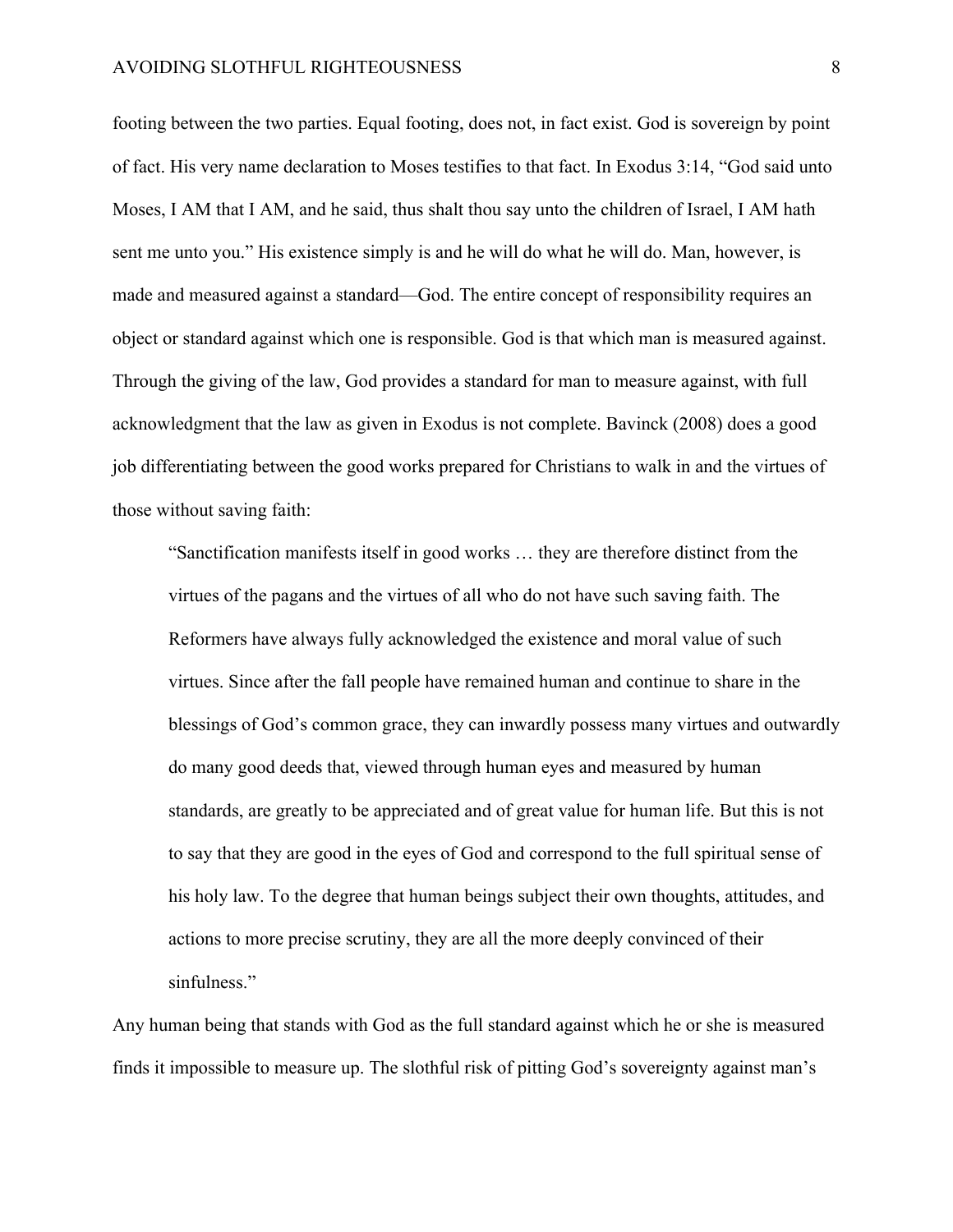#### AVOIDING SLOTHFUL RIGHTEOUSNESS 9

responsibility takes each to its inevitable result: God is sovereign and man's actions don't matter or man's actions do matter to such an extent that God takes action based on man's choice. Looking to any action other than the initiative of God himself sending his son to the cross misses the supreme centrality of God in any and all action, which produces another risk for sloth in response to the truth of salvation.

Both leaders and followers often confront the difficulties of accountability and standards. Titus 3:1-2 gives a great example of the importance of humility in the application of these standards and the actions of accountability. We are to be ready for every good work. The only way to remain ready is to not take actions that despoil future opportunities for good works. In other words, remain humble in correcting others. We can stand up when we know we're right, but we need to do it with respect and, ultimately, love. That way, when we're told to sit down, we haven't undermined our ability to stand again.

#### **Unwilling to Fulfill One's Duty**

Lyman (1989) provides a good point of reference with respect to fulfilling one's duty. He sates, "*Acedia* constitutes a withdrawal of one's self, one's thoughts, one's talents, and one's endeavors from society, or from service to God." This ability of man to withdraw in those very areas in which he has received gifts for use constitutes sloth. However, the thinking that takes an individual to this point is more subtle. Lyman (1989) depicts this blur as he states, "Sloth falls along the invisible line that separates the sins of commission from those of omission." The slothful risk in thinking comes from a belief that if a Christian is saved from works for justification, then that same Christian has no particular duty to fulfill other than acceptance of Christ. The American concept is often called fire insurance in which Christians are saved from Hell, but not saved to anything.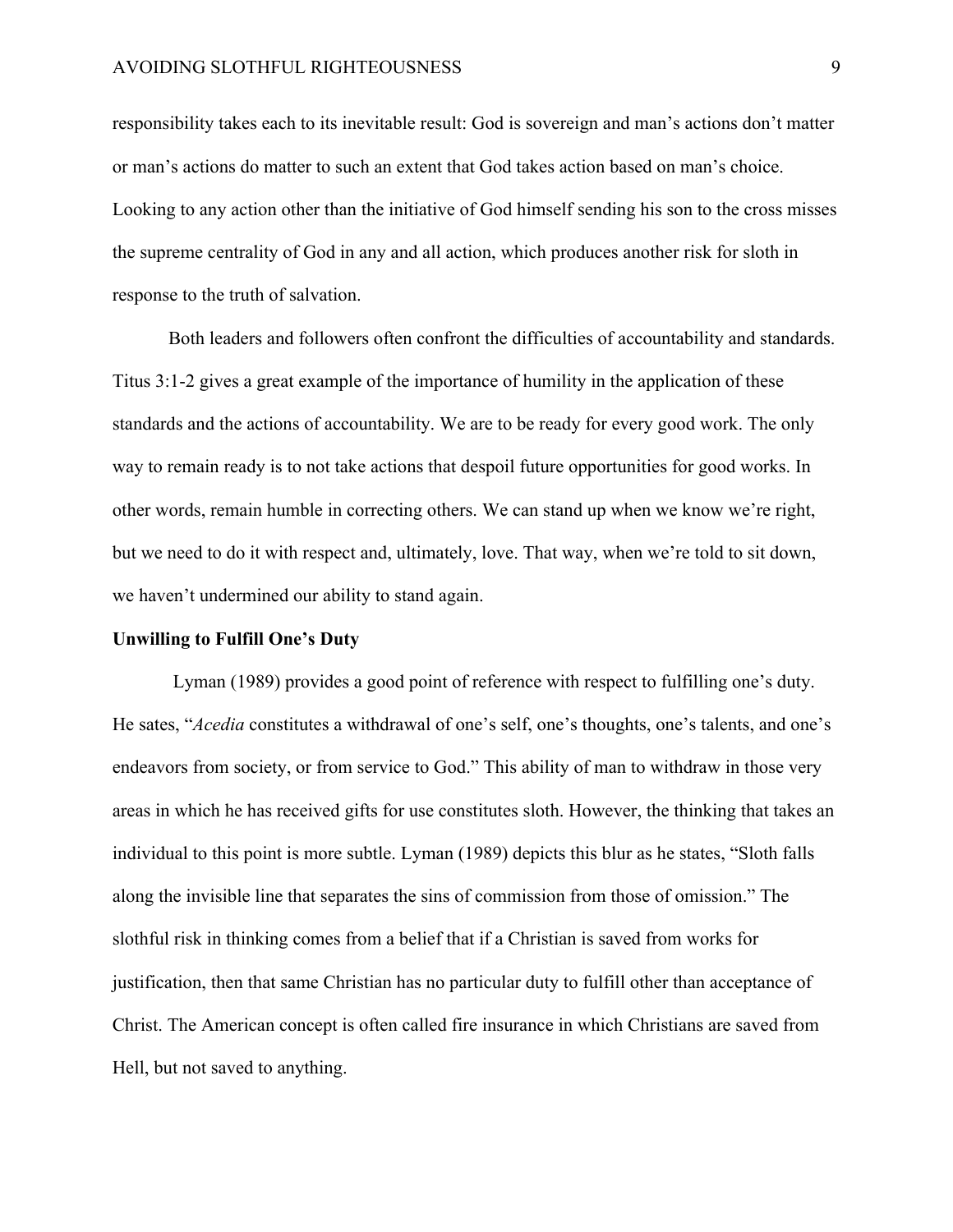Within leadership, we must walk a fine line when it comes to duty because leadership exists within context. A CEO may not be a soccer coach and pre-empting that role in the midst of a game is more likely to create havoc than game winning goals. Duty is required within role and role defines duty. In other words, we don't get to pick our duty. We fulfill our duty in the positions in which we find ourselves—our role. If we have no role, we have no duty. For example, the role of a grip in a movie is to make sure the lighting is correct. Therefore, the grip does not concern himself with the script; his duty is lighting. Similarly, leaders are called within specific settings, which may or may not carry over into others.

#### **Boredom**

The final manifestation of sloth originates in dissatisfaction with the status quo. If we believe the American myth, satisfaction can be gained in possessions, status, and pleasure. As we spend our energies attempting to gain what we're told will bring us delight, we become disenfranchised with our efforts. Without a legitimate alternative to pursue, it is easy to slip into boredom. Lyman (1989) says, "Boredom begets aggression, and aggression releases the victim of acedia from its prison house of torments." The alternative to boredom is thoughtlessness. Portman (1986) takes it so far as to say that "form excludes content," and that we fill our lives with amusement instead of genuine contribution to society. For Christians, the slothful risk in thinking often comes from expectations in sanctification progress. When we think that we should be "further along" spiritually and experience the same sin yet again, it's easy to grow tired and bored with the Christian life and seek after those sinful desires that promise more immediate gratification. Once boredom sets in, Lyman (1989) says,

"Everything that makes life worth living has been removed from the scene of sloth: challenge, stress, endeavor, initiative, and the joys that come from using one's own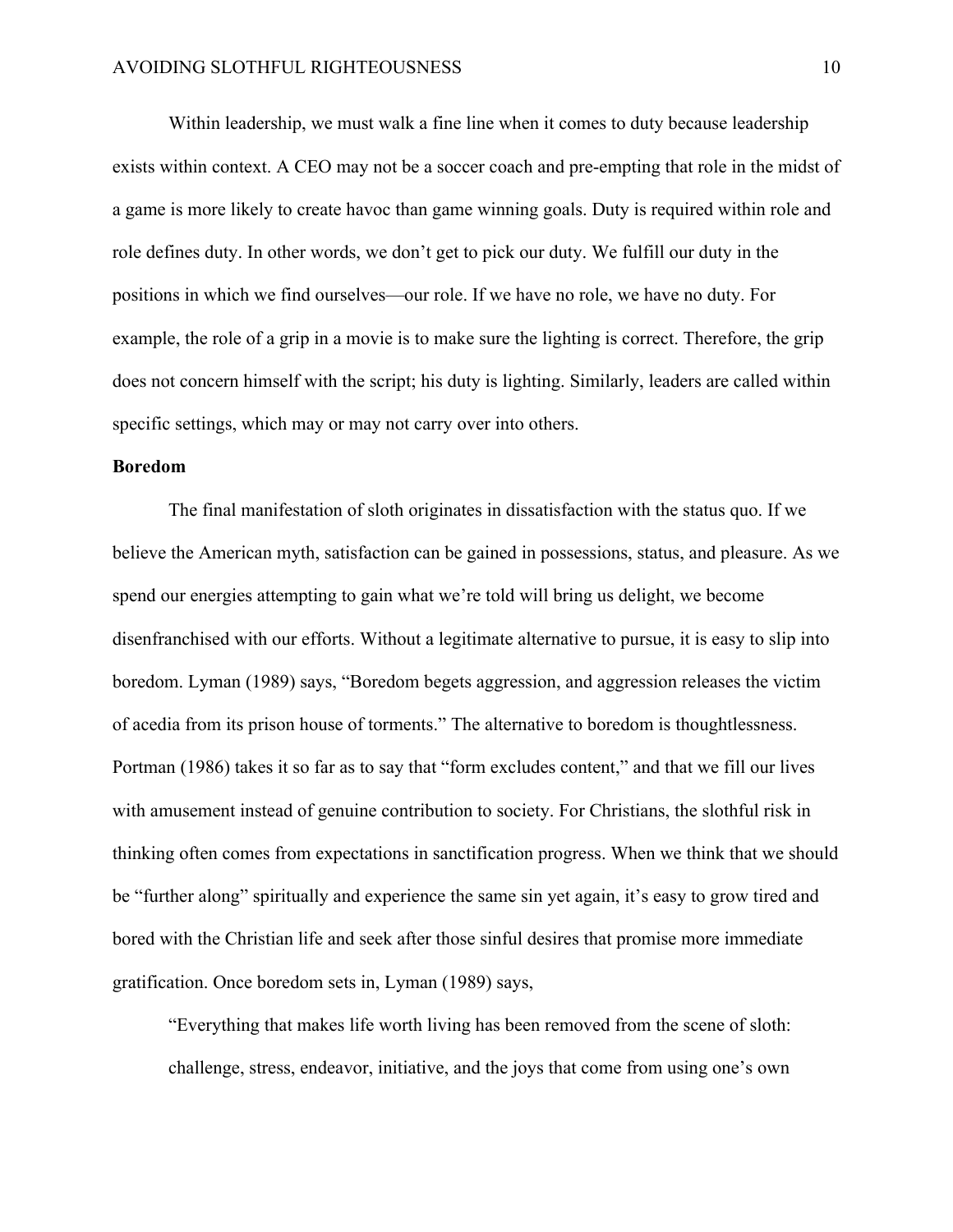talents to counteract obdurate forces. Humans … sentenced to an eternity of sloth will eventually struggle to break out of its strangle hold on their unspent energies. In that liberation struggle there will be released an awesome aggression whose objects and limits cannot be predicted."

Man is not designed to remain idle, and there is some validity to the concept that "idle hands are the devil's workshop."

#### **An Analysis of Galatians 5**

Galatians 5 provides some excellent insights and practical application into the discussion of moral leadership. Using Robbins (1996) approach of socio-rhetorical criticism, I have conducted an inner texture analysis of Galatians 5, which "concerns features like the repetition of particular words, the creation of beginnings and endings, alternation of speech and storytelling, particular ways in which the words present arguments, and the particular 'feel' or aesthetic of the text." Through this method, we can find Paul providing a Christ-centered view of the law and morality, which will serve to provide solutions to the thoughts that can lead to sloth addressed in the preceding section.

#### **The Analysis**

Galatians is essentially Paul's refute to the Judaizing teachers, who were "seeking to circumvent the preaching of a free Gospel and teaching the need of circumcision and other observances of the Mosaic law in order to [achieve] salvation" (Gray, 1999). According to English (2006), it was written sometime between 48 and 55AD. Galatians can be divided into three parts: Chapters 1-2, Paul's defense of his authority; Chapters 3-4, justification by faith; and Chapters 5-6, practical application (Gray, 1999). Therefore, this analysis starts at the practical ramifications of justification by faith. Within Galatians 5, there are five components to Paul's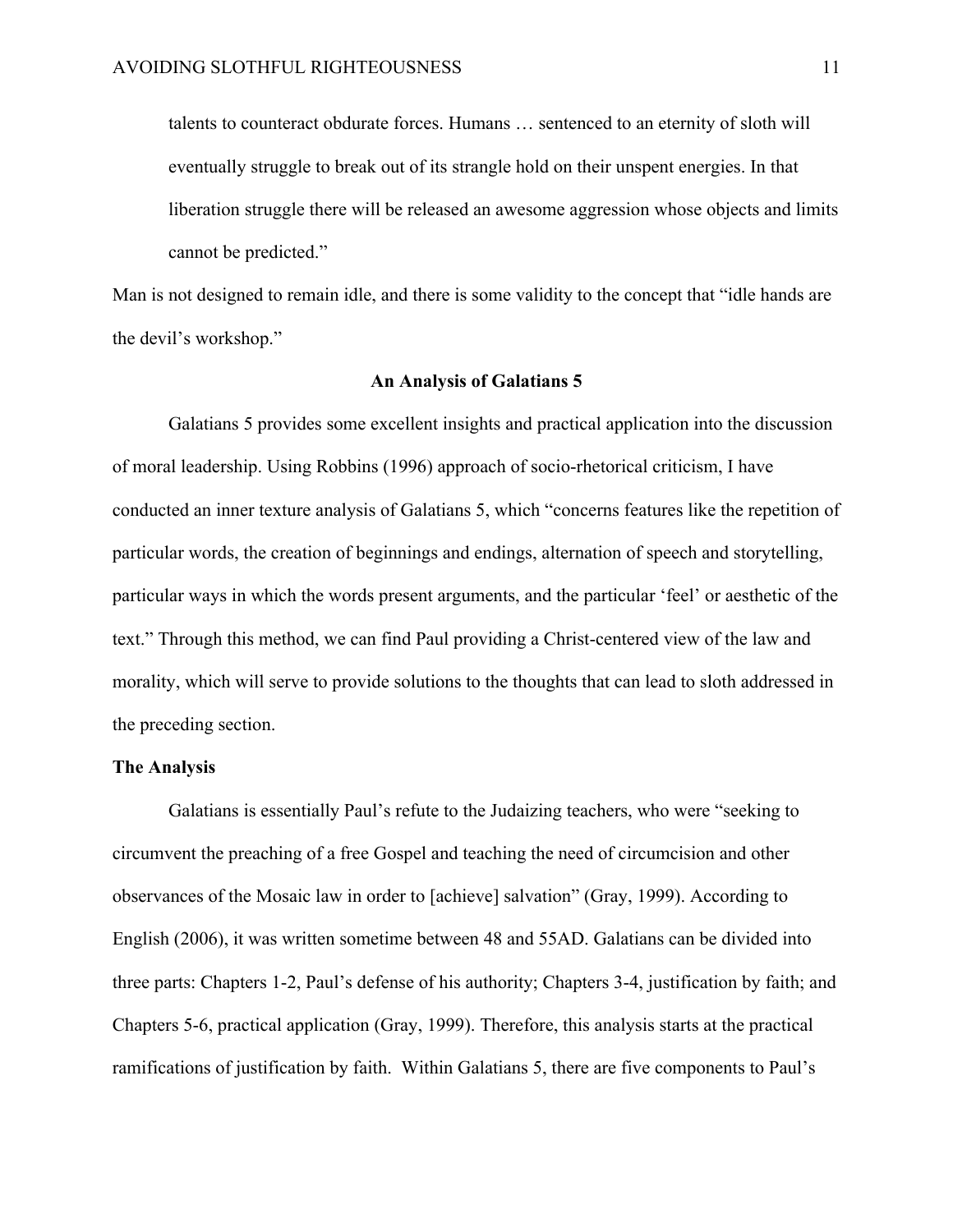message: the introduction (v. 1-6), the beginning (v. 7-9), the middle (v. 10-18), the ending (v. 19-24), and the conclusion (v. 25-26). The themes of chapter 5 carry on into chapter six, but for the purposes of this analysis, we will only consider the content of chapter 5.

**Introduction.** Within the first six verses of Galatians 5, Paul focuses heavily on the identity of his audience. The focus of the introduction is to make the position personal; *you* is used six times, *we* or *us* twice, *every man* or *whosoever* twice, and *he* once. The verbs are heavily weighted to the present with only one reference to the past and one to the future. The action verbs include *stand*, *behold*, *say*, *testify*, *do*, and *wait*. *Stand*, *behold*, and *wait* are directed to the Galatians. *Say* and *testify* are actions taken by Paul. *Do* is required of the *circumcised* for salvation with its object as the *law*. The passive verbs, of which there are 7, have *Christ* and his work as their object.

The focus of the argument recaps the position of the previous two chapters, and argues that there is no use for the law in justification. The themes pit freedom against slavery and the law against grace, hope, righteousness, faith, and love. Stott (2006) sums it up well; Paul is essentially presenting the cross as the only "ground of our justification" within the introduction because "Christ has rescued us from the present evil age (Gal 1:4) and redeemed us from the curse of the law (Gal 3:13). And the reason why he has delivered us from this double bondage is that we may stand boldly before God as his sons and daughters, declared righteous and indwelt by his Spirit."

**Beginning.** In verses seven to nine, there are no passive or future verbs. This gives a feel to the passage that there is no future and no identity for those taken asunder by the false teachers. The two past tense verbs regard the change that Paul has seen in the Galatians from *running* to *being hindered*. The false teachers are called out for consideration and the language pits the false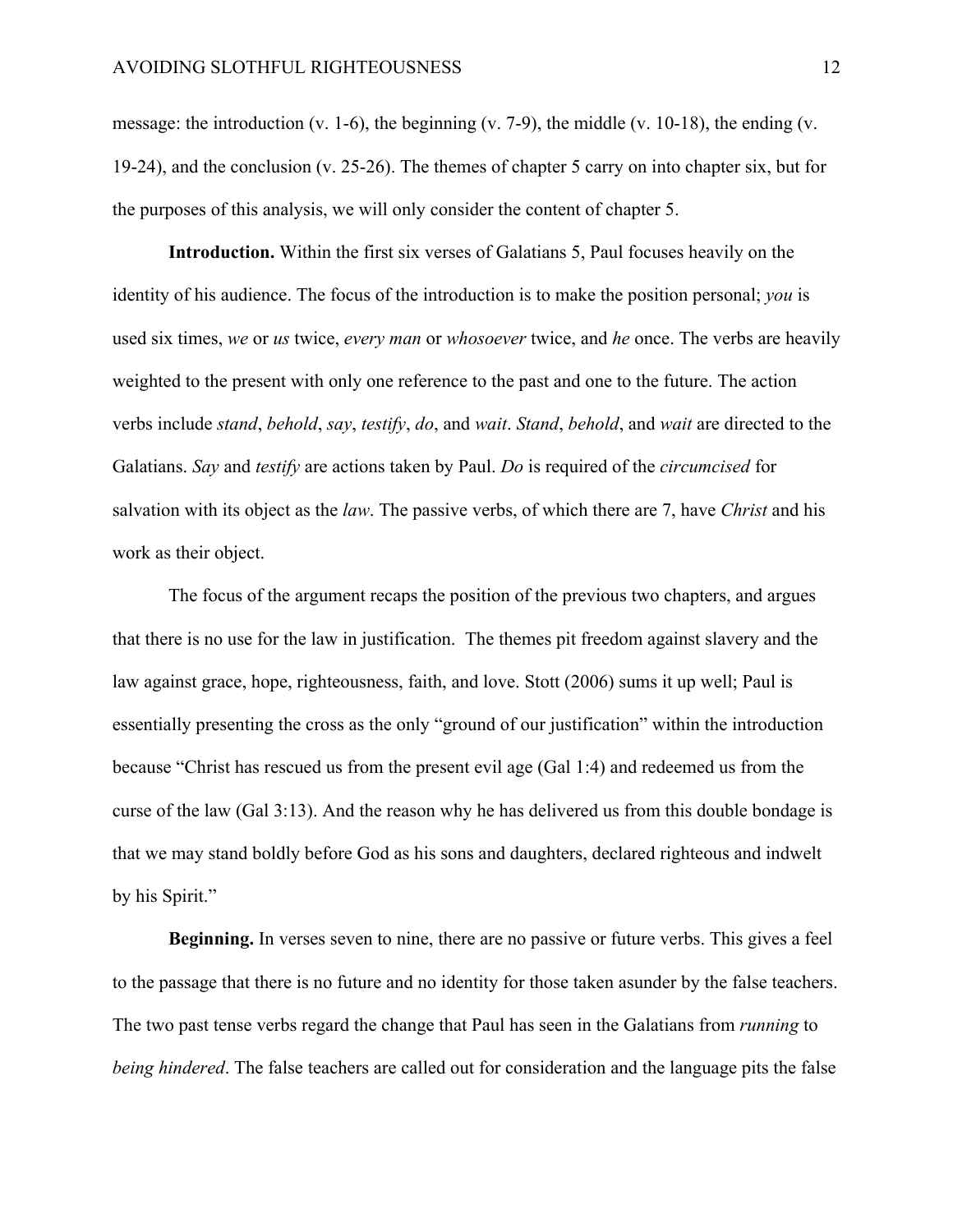teachers against the individual Galatians (*you*), which is used four times. It begins by asking *who* they are that would keep you from obeying the truth. Then they are equated to *leaven*. Probably most interesting in this section is the word *persuasion*, which did not come from the *Spirit* (referenced only here in this section). The false teachers did not use coercion. The sin nature that remains present with man makes him susceptible to false teaching, which if not removed—as with leavening—will eventually undermine the entire group. Remember, it only takes a little leavening—a small distortion of truth.

**Middle.** The middle section can be further subdivided into three parts. In general, Paul shifts from personal address to the relationship of the individual to the group in this section. *You*, *ye*, *thou*, and *thy* now lies beside the words *brethren* and *one another*. Also within this section is the only reference in this text to the *cross*. In Stott's (2006) words, "Paul's whole world was in orbit around the cross. It filled his vision, illumined his life, warmed his spirit. He 'gloried' in it. It meant more to him than anything else. Our perspective should be the same." The location of the cross and its relationship to *liberty* in the center of this passage shows it to be the hinge upon which Paul swings his argument.

*Part One.* In the first part (v. 10-11), Paul shifts initially to using the future tense for his verbs, which include *will be*, *shall bear*, *yet preach*, and *yet suffer*. He provides personal accountability, using the word *I* four times and *you* three times. Paul predicts *judgment* and *persecution* because of the *offense* of the *cross*, yet later in the text, says "God forbid that we should boast in anything else" (Stott, 2006).

*Part Two.* In the second part (v. 12-14), Paul uses incredibly harsh and adversarial language against the false teachers. Then he returns to the subject of *liberty*. We *have been called*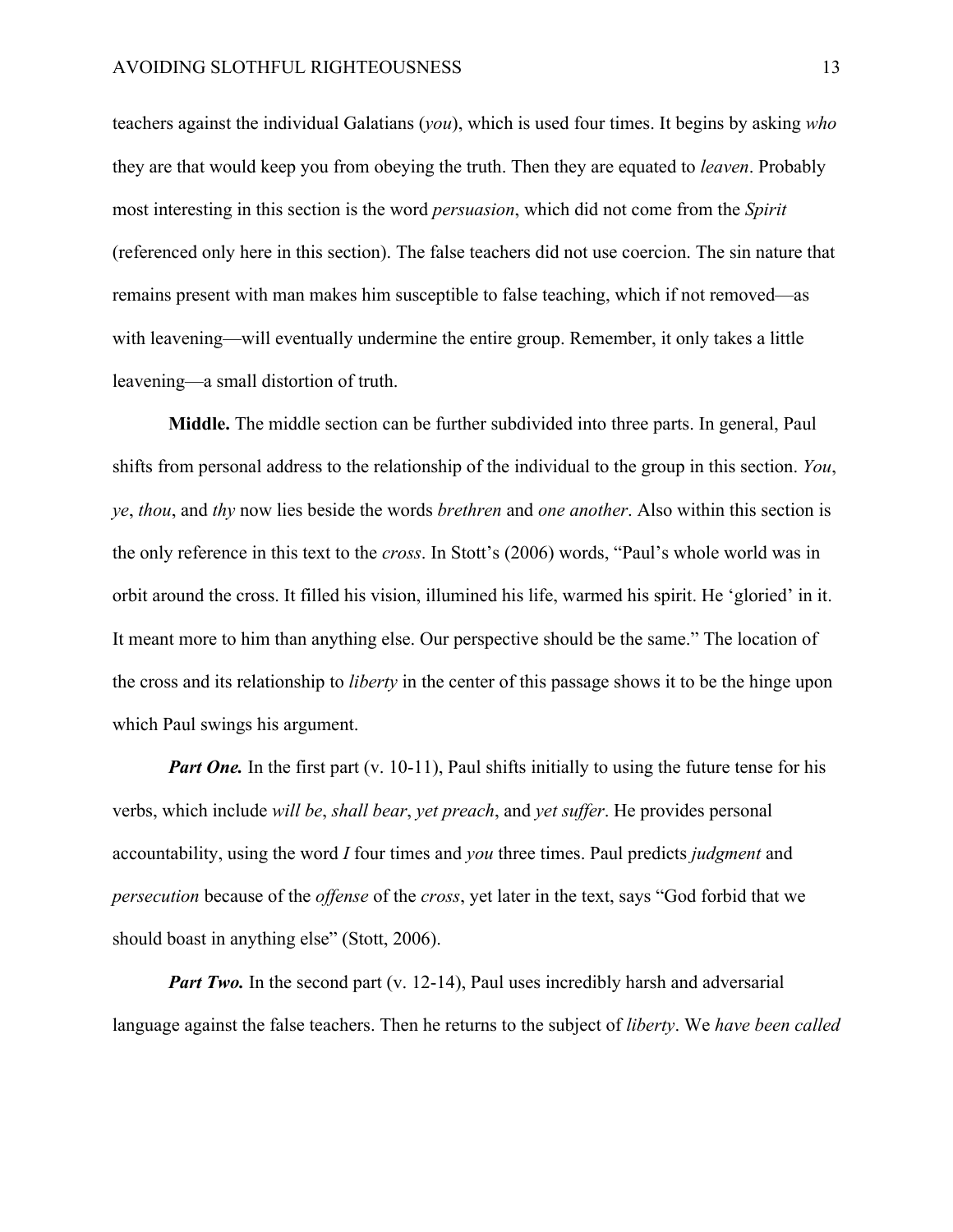*unto* liberty, but we are to *use not* liberty. Verse 1 says we are to *stand fast* in liberty. We were called to it, told not to misuse it, and then stand in it. Liberty has a purpose.

Finally, Paul gives us a different view of the *law* than he did in the introduction. The law in verse fourteen is *fulfilled* in *one word*—*love*. The object of that love is the *neighbor*. Liberty therefore is a state and not an opportunity or occasion for anything except service. Liberty may come with the persecution and the judgment in part one because of the cross, but it now allows us to fulfill the law by lovingly serving our neighbor. Therefore, "we are to placard Christ crucified publicly before people's eyes, so that they may see and believe (Gal 3:1). In doing so, we must not bowdlerize the gospel, extracting from it its offense to human pride. No, whatever the price may be, we preach the cross (the merit of Christ), not circumcision (the merit of man); it is the only way of salvation" (Stott, 2006).

*Part Three.* In the third part (v. 15-18), Paul pits the Spirit against the flesh. *Ye* is used 5 times, *Spirit* is used 4 times, *flesh* is used three times, and *lust* is used once. *Law* takes another turn within this section. Whereas in the introduction it is not useful for justification, and in part two of the middle it is fulfilled in love, in verse 18, those led by the Spirit are said to be *not under the law*. This additional shift in the view of the law shows that the law adds nothing when the originator and interpreter of the law—the Spirit—is in control.

**Ending.** Verses 19-24 constitute the ending of this passage. In these verses, the *works of the flesh* are shown beside the *fruit of the Spirit*. It is in these verses that we can most clearly see the links to morality most often found in lists of virtues and vices. Yet there are marked differences between the lists. First, the evils of verses 19-21 are entitled works. There is no identity within them. Sin, by definition, is the antithesis of righteousness. Either as sinner or saint, we still find our definition in God. To seek any other definition precludes identity. Calvin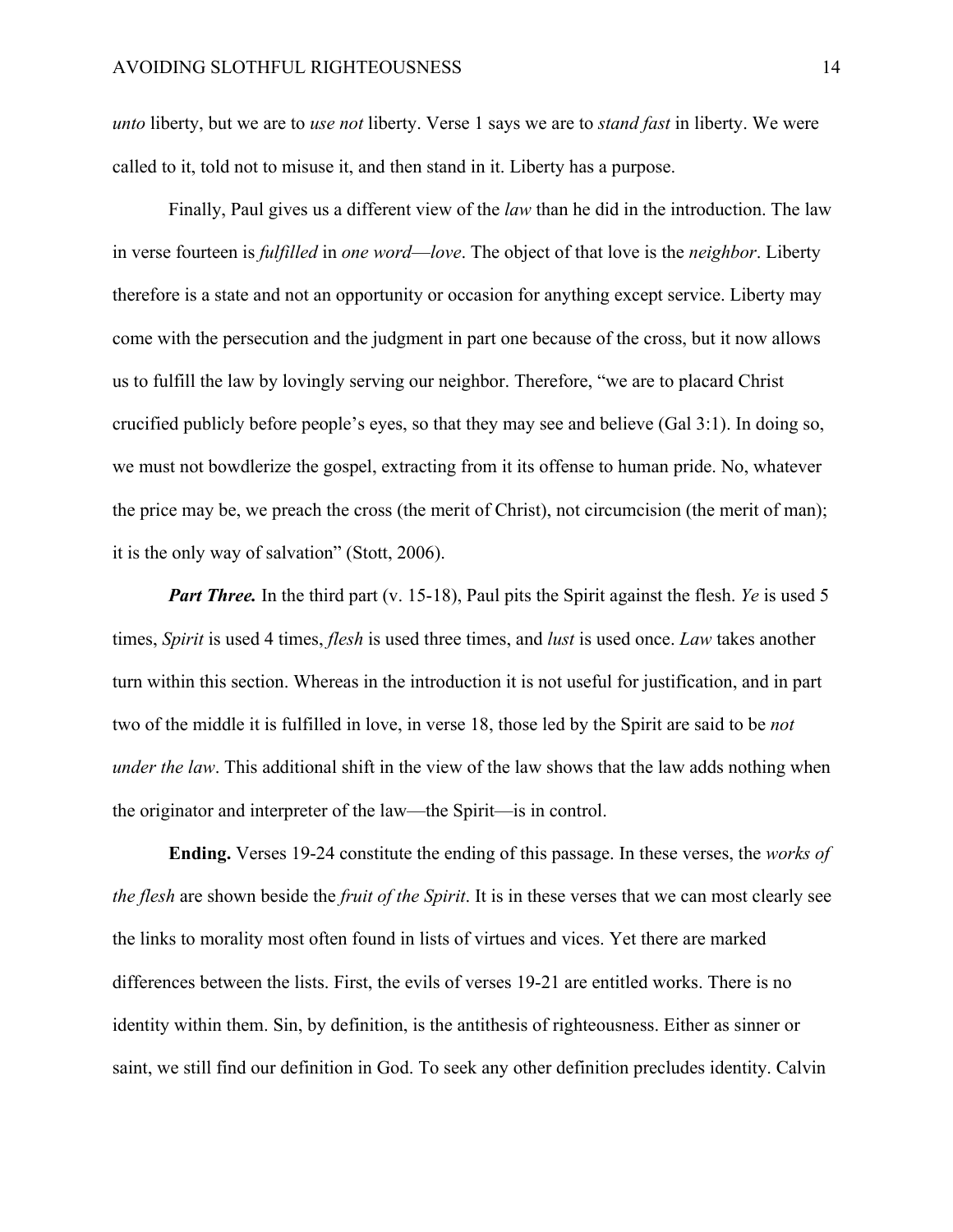(1989) says it this way, "as the human mind is unable, from dullness, to pursue the right path of investigation, and, after various wanderings, stumbling every now and then like one groping in darkness, at length gets completely bewildered, so its whole procedure proves how unfit it is to search the truth and find it." Man is capable of reason and has been gifted with thoughts and intelligence. But without God, man has no identity and works according to the inclinations of his heart. Owen (2006) explains the heart, "First, for the seat and subject of this law of sin, the Scripture everywhere assigns it to be the heart. There indwelling sin keeps its special residence. It has invaded and possessed the throne of God himself." Owen (2006) continues,

"The 'heart' in the Scripture is variously used; sometimes for the mind and understanding, sometimes for the will, sometimes for the affections, sometimes for the conscience, sometimes for the whole soul. Generally, it denotes the whole soul of man and all the faculties of it, not absolutely, but as they are all one principle of moral operations, as they all concur in our doing good or evil."

Therefore, within these verses, we find the non-identity of sinful works. The *Kingdom of God* is mentioned once in the entire text. It is used here in the passage to provide repercussion to those that engage in the works of the flesh. They *shall not inherit the Kingdom of God*.

The foil for these works is not a different kind of works, but a *fruit*. This fruit, of course, has a source. It is produced within a Christian, and as the term is singular (referring to one fruit) it contains all of the elements included in verses 22-23. It emerges much like any other fruit, as a product of the source. In keeping with the tree metaphor, Christians must look to their roots to determine their identity. If we have been crucified with Christ, then we find our identity in him and his righteousness. By contrast, if you are looking at your fruit to evaluate your righteousness, it will likely result in either pride or misery because your expectations for what you would find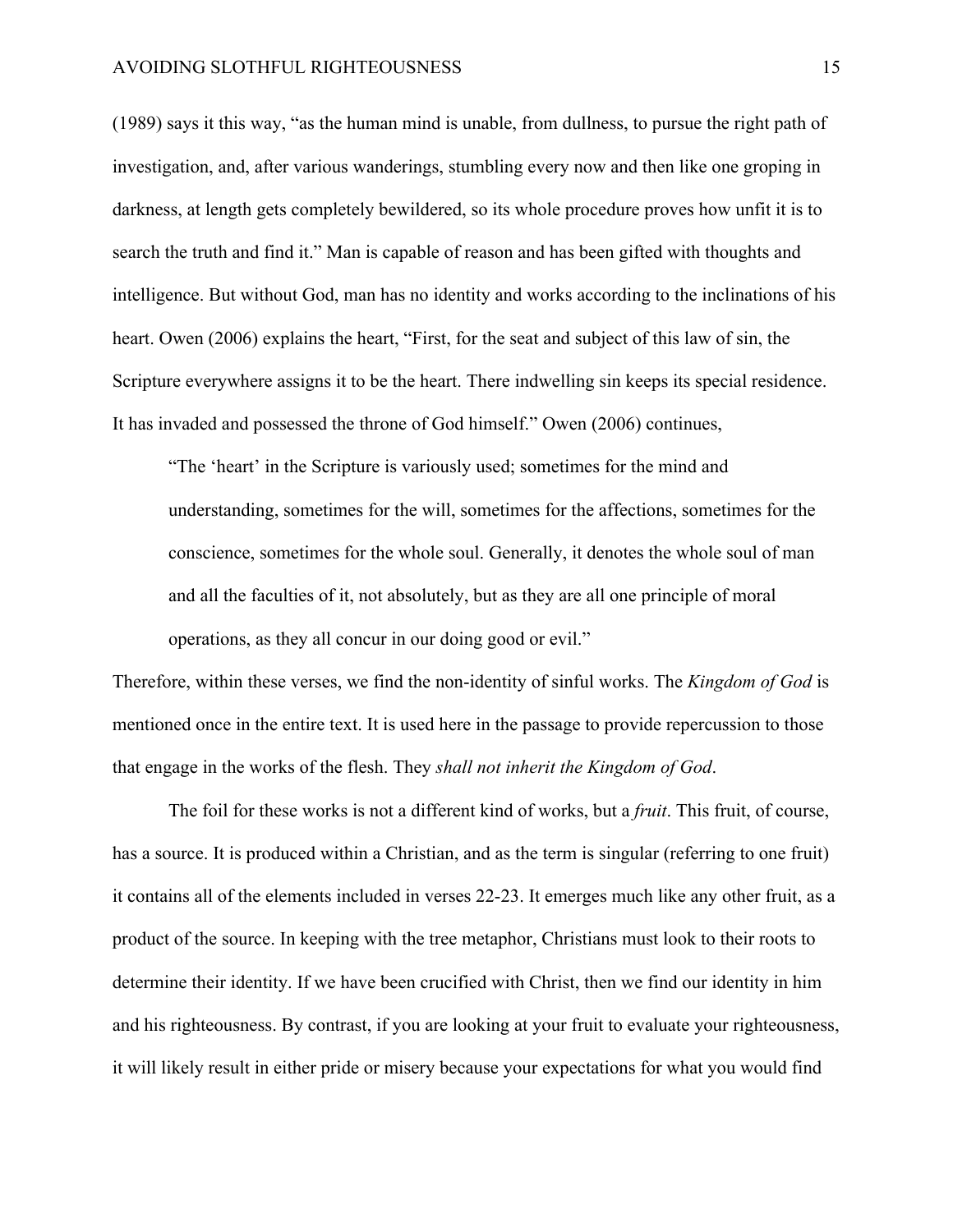are either met or not. Remember, fruit adds little value to an existing tree. The value of fruit is for others.

Returning again to the discussion of identity, Paul finishes this section in verse 24 by a past tense verb; we *have crucified the flesh*. Our previous works of the flesh have given way to a new identity both as belonging to Christ and having the mind of Christ. In the language of verse 24, we simply *are Christ's*.

In addition, we find another reference to the law in verse 23. Like in part three of the middle section, the Spirit is the screenwriter of this production, so the law doesn't produce a better Christian. Instead, a Christian is born of the Spirit.

**Conclusion.** The conclusion of Galatians 5 contains verses 25 and 26. In this section, Paul uses only present tense verbs. He also shifts to include himself in the audience, saying *we*, *us*, and *one another*. The main object of the discussion is the *Spirit*, which follows from the emphasis of the ending of the passage.

#### **Addressing the Thoughts that Lead to Sloth**

Galatians 5 is ultimately all about identity. It starts with a focus on our state in the introduction, goes on to discuss a lack of identity apart from Christ in the beginning, centralizes the cross in the middle, describes the difference between fruit and works based on the crucifixion of the flesh in the endings, and finishes in the conclusion with Paul identifying with and including himself within the audience. As such, the cross provides the ground of our justification and our identity with it enables us to stand with Stott (2006), "delivered … from this double bondage … that we may stand boldly before God as his sons and daughters, declared righteous and indwelt by his Spirit."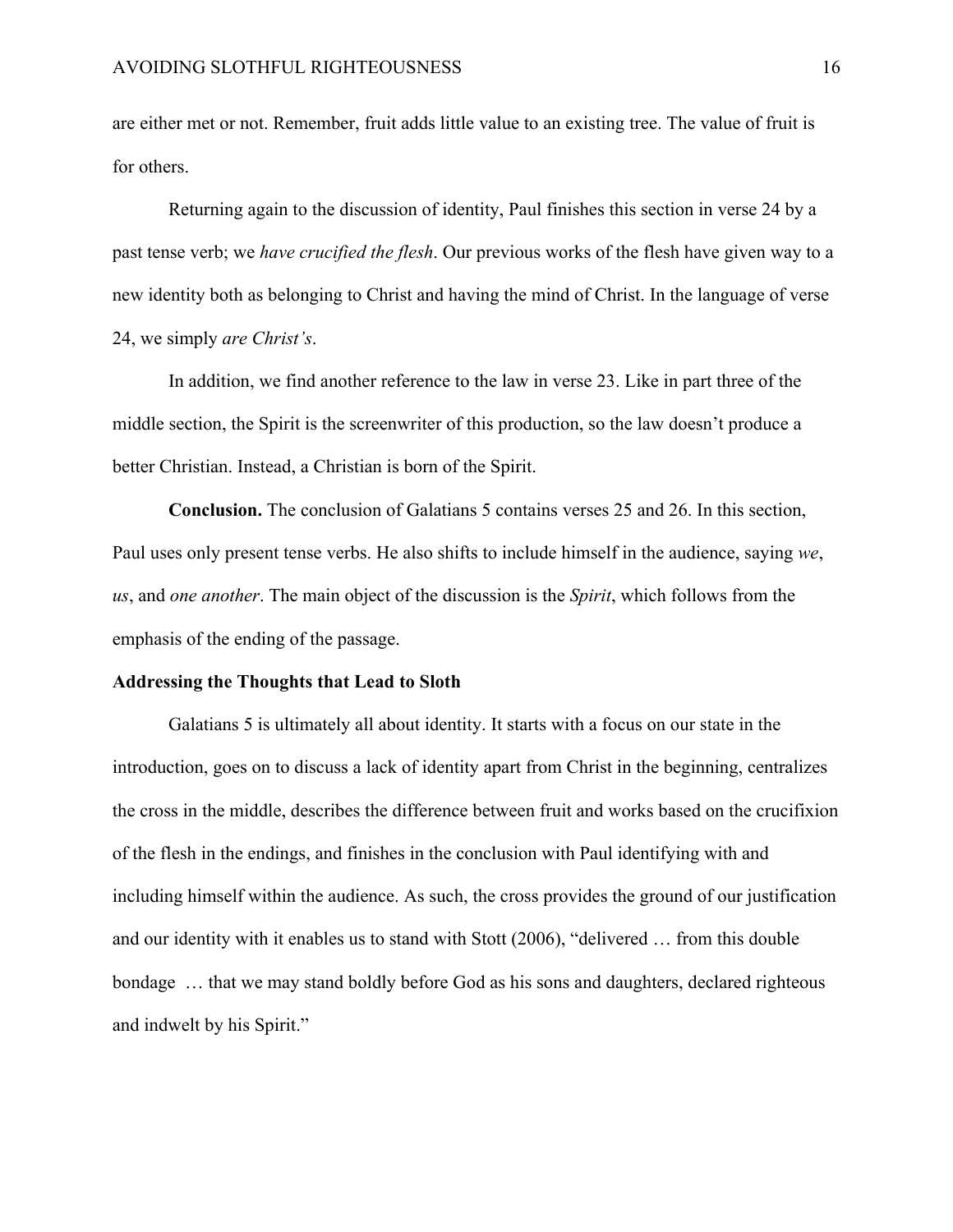Galatians 5 directly confronts the wrongful thinking that leads to sloth. Since sloth within Christians most likely stems from a misunderstanding of either law or our liberty, Paul's analysis clearly corrects our misaligned thoughts.

**Not Caring.** We stated earlier that the risk in slothful thinking that could result in a lack of care stems from thoughts that dethrone God, accept blessing as an entitlement, and see God not as an object of love, but as removed from daily existence. The origin of this kind of thinking is not hard to find. Owen (2006) states, "We know not the hearts of one another; we know not our own hearts as we ought … In this unsearchable heart dwells the law of sin; and much of its security, and consequently its strength, lies in this, that it is past our finding it out." Paul's solution to this problem is found in his focus on identity and ultimately in the power of the Holy Spirit. We cannot know ourselves, yet the Spirit has no problems discerning and destroying the sin which ensnares us. Owen (2006) says, "the Holy Ghost comes with his axe to the very root; neither is there anything in an unsearchable heart that is not 'naked and open unto him' (Heb. 4:13)."

**Unwilling to Work & Suffer**. The risk of slothful thinking that leads to an unwillingness to work and suffer either stems from thoughts that equate work with the flesh or sin with suffering. Paul does a good job building out these themes in Galatians 5. Paul shows us that liberty is actually our identification with Christ and freedom to NOT SIN. Works of the flesh are differentiated from fruit to show the difference between earning grace—which is impossible and a life lived connected to the source—the Spirit—who produces fruit within our lives. Of course, knowing the Spirit will produce fruit does not free us from our obligations to one another. In fact, our newfound freedom provides an opportunity to, through love, serve. In summary, the law is fulfilled in love by service to neighbor granted by the Spirit and produced as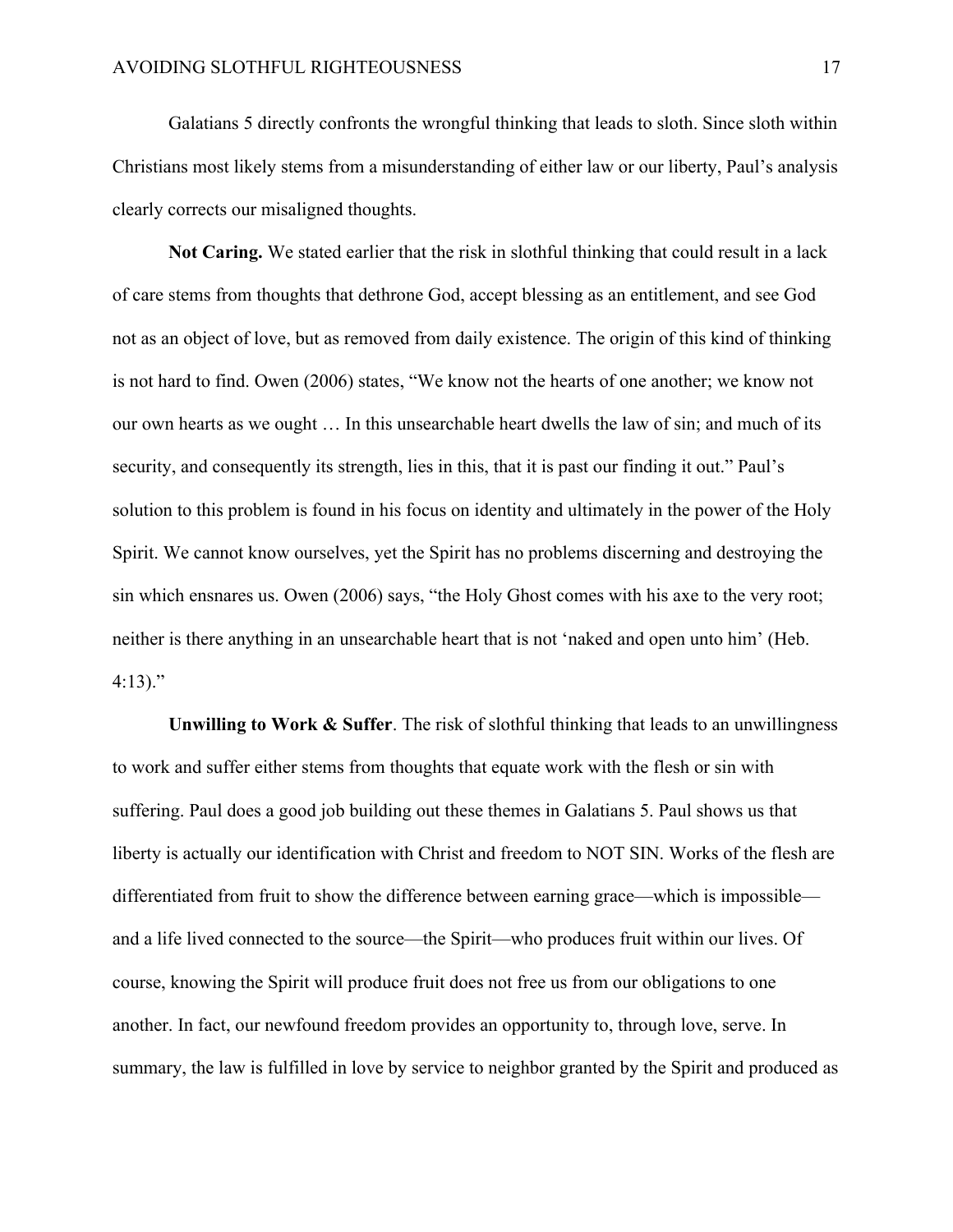fruit in the Christian's life. But remember, the fruit is for others and not the tree which produced it. With fruit, we can also expect suffering, judgment, and trouble to come given the indictment the cross makes of us.

**God's Sovereignty vs Man's Responsibility.** Paul's analysis of the law corrects the risk of slothful thinking that may result in pitting God's sovereignty against man's responsibility. Because the law originates with God and can be summed up in one word, love, we can clearly see God's sovereignty. Using the law for anything other than its intended purpose of drawing us to the cross only increases our bondage and responsibility to the entirety of the law. Freedom from the law comes with the gift of the Spirit. The law adds nothing when the believer is led by the Spirit and produces fruit that will be condemned by no law. Man's responsibility, then, is subject to God's sovereignty. As such, the law is not removed, but restored. Man is then given the necessary ingredient to fulfill his responsibility.

Unwilling to Fulfill One's Duty. Paul's solution to the risk of slothful thinking that may result in a belief that if a Christian is saved from works for justification, then that same Christian has no particular duty to fulfill other than acceptance of Christ is to recognize our newfound position in Christ. Motivating a Christian to work by teaching a gospel of grace plus works misses the fact that Christians bear fruit by their very design. An oak tree will produce acorns, a fig tree will produce figs, a Christian will produce good works. The good works may prove to others the genuineness of the Christian, but will do nothing for the Christian in selfidentification. The Christian finds his or her identity in Christ, not the works. Therefore, the counter-intuitive result of the gospel is that duty fulfilled isn't for merit, but is instead an outgrowth of our newfound freedom to *NOT SIN*. This, of course, frees up all sorts of time to bear out the good works prepared beforehand for us to walk in (Eph 2:10).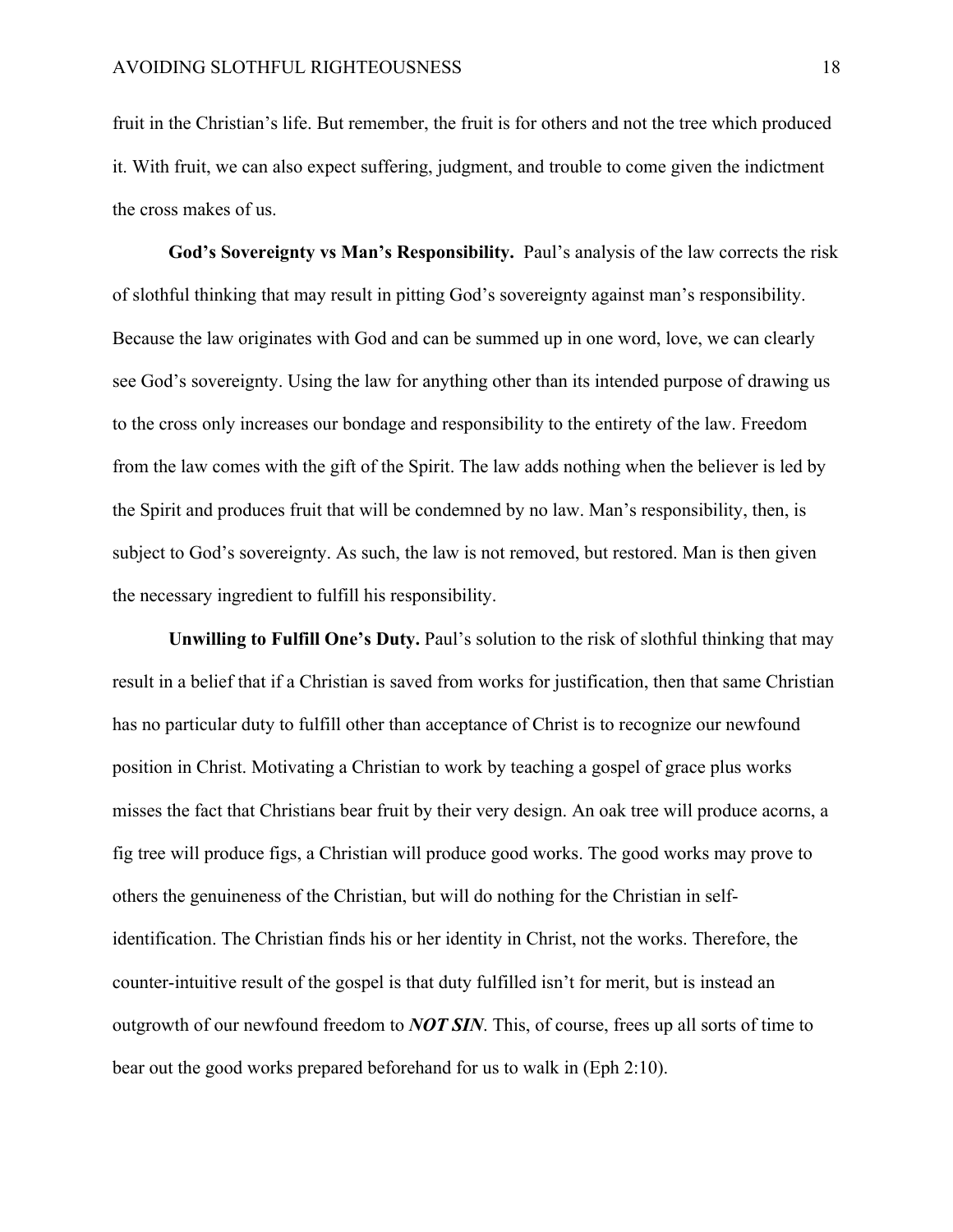**Boredom.** For Christians, the risk of slothful thinking that may result in boredom often comes from expectations in sanctification progress. The solution provided by Paul for this faulty thinking is one of exultant expectancy. It is exultant because it defines its identity in Christ. It is expectant because fruit is promised. Willard (2002) presents this thought process, "If I do evil, I am the kind of person who does evil; if I do good, I am the kind of person who does good (1 John 3:7-10). Actions are not impositions on who we are, but are expressions of who we are. They come out of our heart and the inner realities it supervises and interacts with." Paul presents a different view in verse 24; "And they that are Christ's have crucified the flesh with the affections and lusts." Christians may be sinners, but they are redeemed sinners no longer defined by their sin. He takes this theme even further in Gal 2:15-21, saying in verses 20-21, "I am crucified with Christ: nevertheless I live; yet not I, but Christ liveth in me; and the life which I now live in the flesh I live by the faith of the Son of God, who loved me, and gave himself for me. I do not frustrate the grace of God: for if righteousness [come] by the law, then Christ is dead in vain." Here's the dichotomy: Christians are sinners saved by grace. Recognition of the presence of sin in our lives sends the Christian running back to the cross to understand his or her identity: for how can a Christian sin if we are no longer defined by our sin? Ah, yes, because Jesus died for our sin and I am now declared righteous. Therefore, I should "go and sin no more" (John 8:11) because, like Christ, my life is "not mine own" (John 5:30) and I have been "bought with a price" (1 Cor 6:20, 1 Cor 7:23). It is in my very identity that I can understand my condition, not by looking to myself, but by looking to the cross.

The question with boredom is always one of either being unable to do that which I would do or not knowing what I should do. Exultant expectancy can be treated like an illustration I heard the other day—waiting at a busy highway to turn left. Your car is not in motion, but it will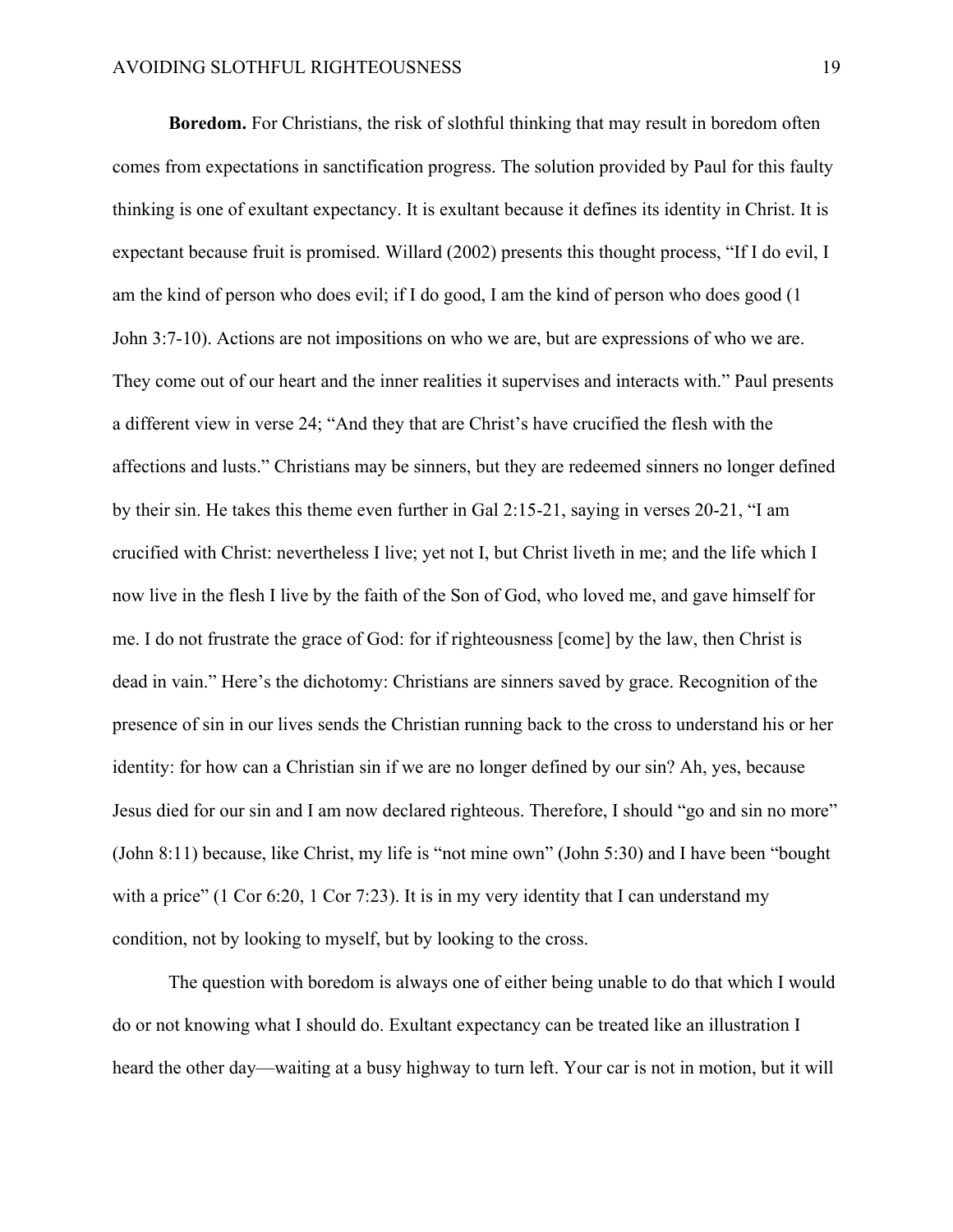#### AVOIDING SLOTHFUL RIGHTEOUSNESS 20

be when you get the chance. The same can be said about opportunities for service or the production of fruit in our lives by the Spirit. That fruit is either being created, standing ready, or falling from your branches. Paying attention to the development of the fruit upon your branches should produce not anxiety, rather joy in the process. Of course, you don't know how long each one will take, how big it will grow, when it will fall, or whom it will serve.

Not knowing what to do is addressed by Paul in much the same way. If the law is fulfilled in love, then the world is full of opportunities to love our neighbor. Like turning left on that busy highway, boredom can give way to watchfulness for the countless opportunities for service. And amazingly enough, in the most unexpected ways, the perfect fruit will fall just as we find a neighbor in need.

# **The Themes**

Paul presents a robust argument in Galatians 5 against the law for justification and against works of the flesh. Therefore, as we consider the virtues and vices within the people of our organizations and its leaders, we now have a framework with which to understand some unique risks for a Christian in the world. According to Stott's (2006) language, if we struggle with "self-righteousness (instead of looking to the cross for justification), self-indulgence (instead of taking up the cross to follow Christ), self-advertisement (instead of preaching Christ crucified), and self-glorification (instead of glorying in the cross)—these are the distortions which make us 'enemies' of Christ's cross."

**Self-righteousness.** In Titus 3:3, Paul takes a list of vices similar to that found in Galatians 5:19-21 and says, "we ourselves also were sometimes." There is a distinct difference between being declared righteous and walking in righteousness. Since the source of both is the cross of Christ, we mustn't forget that the same grace that justifies us also sanctifies us. There is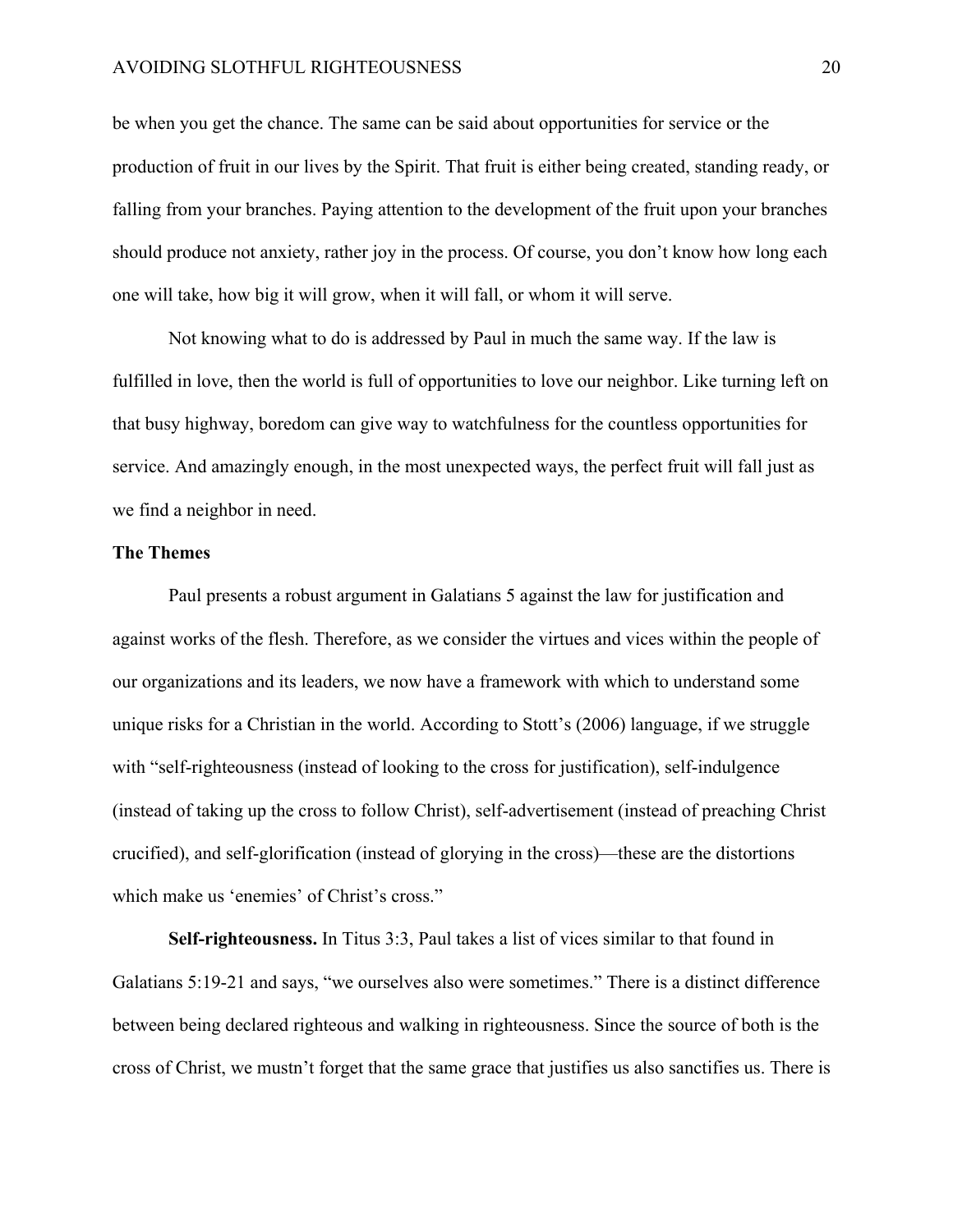nothing we can add to this process other than, by the Spirit, using our newfound freedom to simply NOT SIN, which has its origin outside ourselves and completely undermines the concept of self-righteousness.

**Self-indulgence.** Willard (2002) says that a "mark of the children of the light … is that they do not feel they are missing out on something good by not sinning. They are not disappointed and do not feel deprived." The desire to not suffer, not work, and not be judged provides a sinful avenue to give up on the freedom that we have been given; that is, again, to NOT SIN.

**Self-advertisement.** The call of leadership provides an interesting conundrum for Christians because the very message of a Christian runs counter to the upward climb so often found in the world's leaders. We exalt Christ, not ourselves. If, by that exaltation, we find our calling shifted that others would follow, all the better to point them toward Christ. Christ didn't just die for us, he also lived on this earth, preparing and serving others entrusted to his care and leadership. He was fully human and engaged in no self-advertisement. He engaged only the work his Father placed before him. Our lives should be no different.

**Self-glorification.** Galatians 5 strikes at the root of self-glorification. We have no basis to glory in ourselves. By God's work in Christ on the cross we can NOT SIN by the Spirit's presence and leading in our lives. Fruit is produced to which we have no claim and love is emitted as a fulfillment of the same law under which we deserve punishment as soon as we claim our own merit.

In summary, Paul presents freedom and liberty as the ability of Christians to NOT SIN, an ability that non-Christians simply do not have. Using Bavinck (2008), we have differentiated between the good works of Christians and the virtues and good deeds of unbelievers; the works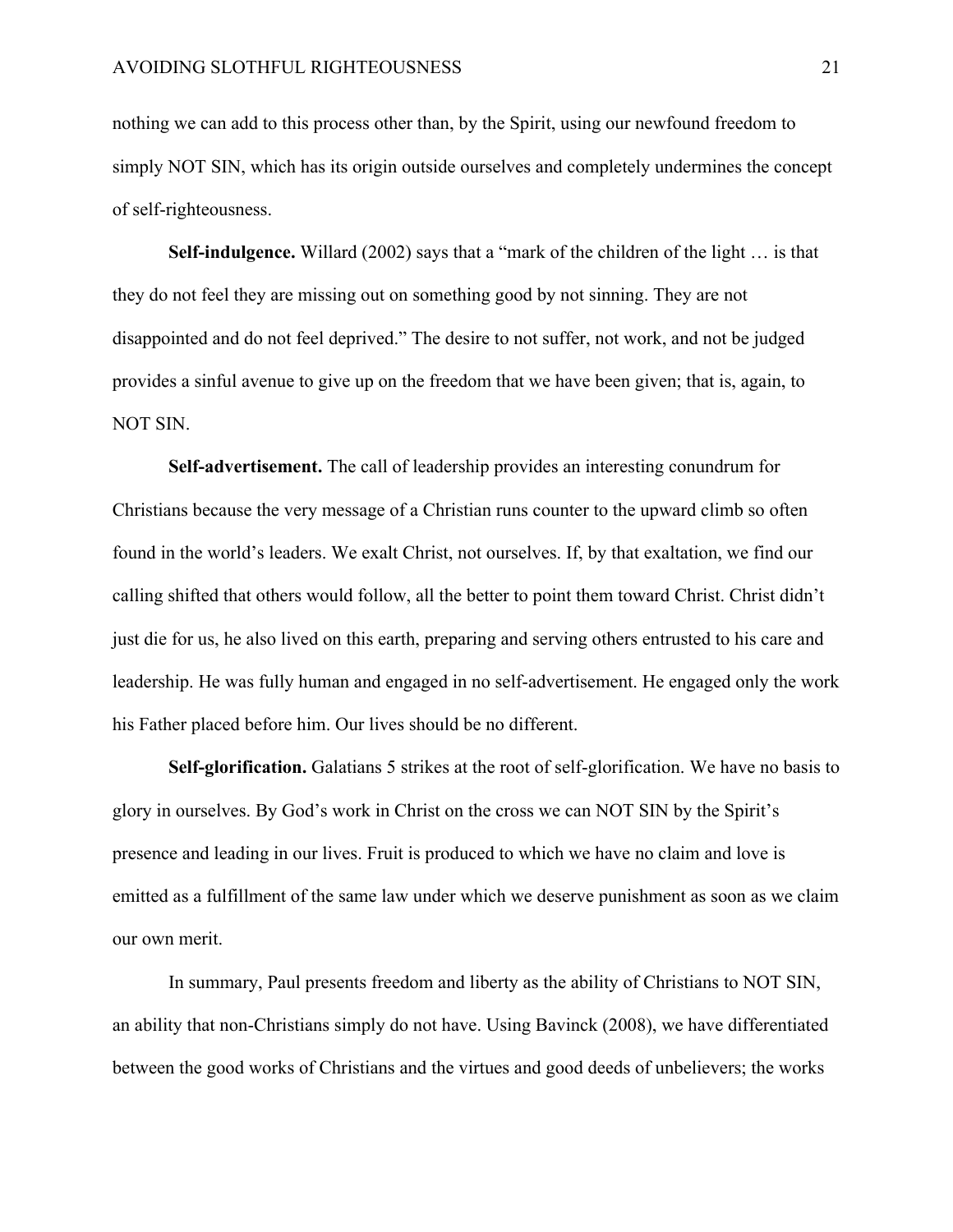of believers "arise from the principle of true faith, conform to the law of God, and are done for his glory." Calvin (1989) says it this way,

"Since man is by nature a social animal, he is disposed, from natural instinct, to cherish and preserve society; and accordingly we see that the minds of all men have impressions of civil order and honesty. Hence it is that every individual understands how human societies must be regulated by laws, and also is able to comprehend the principles of those laws. Hence the universal agreement in regard to such subjects, both among nations and individuals, the seeds of them being implanted in the breasts of all without a teacher or lawgiver."

Therefore, it is only the Christian that can separate himself or herself from the works of the flesh and have fruit produced from the Spirit within.

#### **The Implications for Organizational Leadership**

In this paper, we have engaged the vice of sloth in Christian thinking about righteousness. To appropriately understand the nature of virtue and vice within organizations, we had to first understand what is actually required of a Christian with respect to virtue and vice. Righteousness in Christ is simply different than a "do this" and "don't do this" list of works or actions in which we should or should not engage. It's not more difficult, just different: the Christian gains an identity and the Spirit produces change. Yet the thinking that revolves around the subject and the influence of sin within our hearts—being rooted out by the Spirit, I'll grant you—often dilutes the cross in favor of a human system. Willard (2002) relates,

"T. S. Eliot once described the current human endeavor as that of finding a system of order so perfect that we will not have to be good. The Way of Jesus tells us, by contrast, that any number of systems—not all, to be sure—will work well if we are genuinely good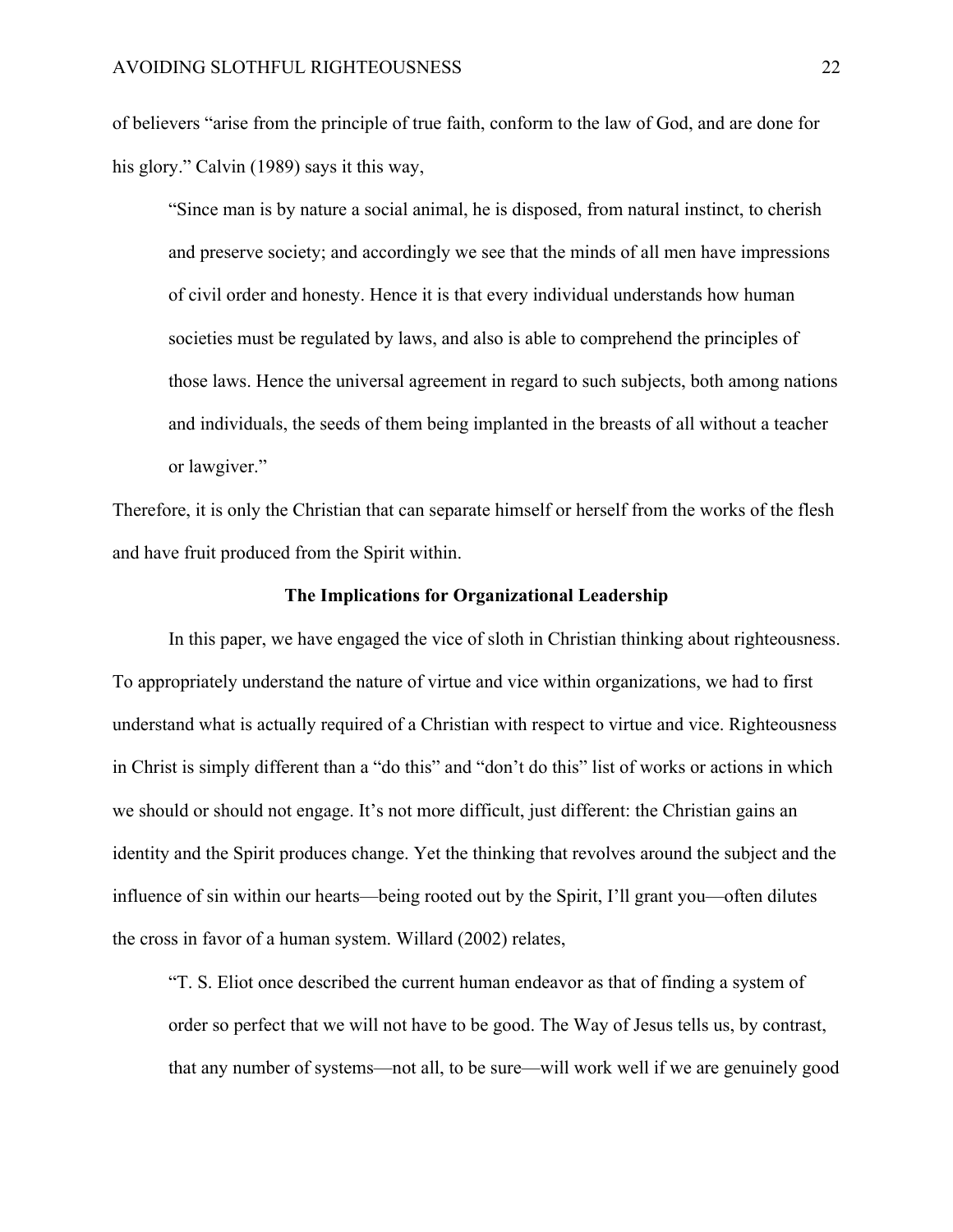… This impotence of 'systems' is a main reason why Jesus did not send his students out to start governments or even churches as we know them today, which always strongly convey some elements of a human system."

Therefore, the "real spiritual need and change … is on the inside, in the hidden area of life that God sees and that we cannot even see in ourselves without his help" (Willard, 2002).

To analyze the concept of slothful righteousness within leadership requires a framework. For this paper, we will use Tichy & Devanna's (1990) "four arenas." They are "personal introspection, … analysis and introspection among a critical mass of individuals … to ensure that they work together, … organizational control systems, … [and] scan of the environment." And within these arenas, we need to consider the role of the leader since

"the challenge [leaders] face is to take … beliefs and implement them through human resource systems that give people responsibility, hold them accountable for its execution, reward them equitably based on the ability to do so, and provide the lifelong learning that enables an organization to renew itself constantly through the ideas and actions of its human resources" (Tichy & Devanna, 1990).

#### **Personal Introspection**

After conducting my analysis on Galatians 5 to address the concept of slothful righteousness, I found it promising that Blackaby (2001) listed "mental laziness" and "spiritual lethargy" as two of his "leader's pitfalls." He states, "Spiritual leaders regularly test what they read against the eternal wisdom found in Scripture." In fact, that has been the goal of this paper: to bring to bear the wisdom of scripture as we consider the role of virtue and vice within organizations. Laziness is easily equated with sloth and the most dangerous kind of sloth is in our thinking. Remember Romans 12:2, we are "transformed by the renewing of [our] minds."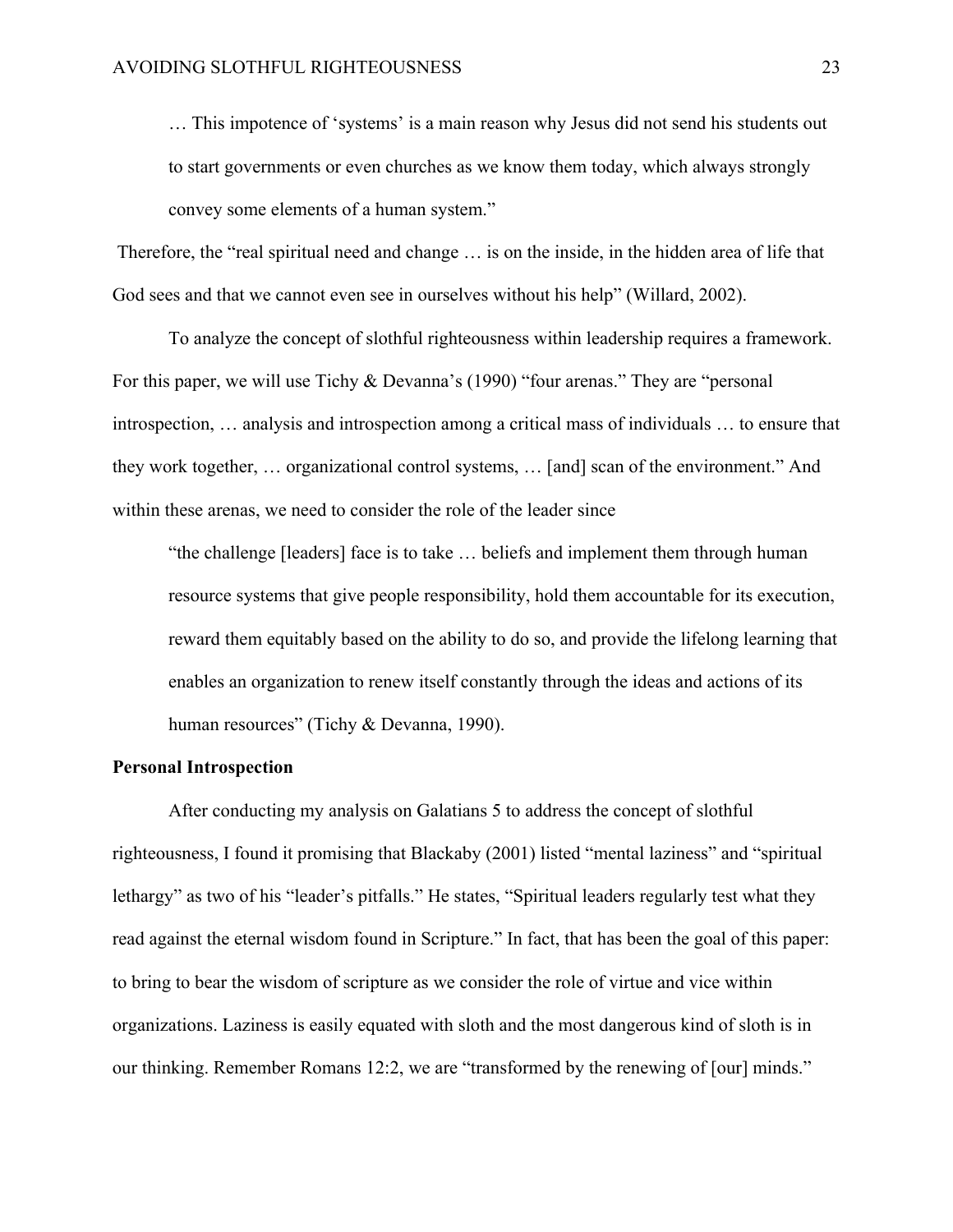Blackaby (2001) goes on to say, "Nurturing a strong relationship with Almighty God allows leaders the freedom to follow their God-given convictions and to bring glory to God through their efforts."

#### **Critical Mass of Individuals**

To move from personal introspection to the ability to influence a group of people requires credibility. According to Hackman & Johnson (2004), "the most significant elements or dimensions of credibility are competence, trustworthiness, and dynamism." Galatians 5 speaks to credibility. As others view the Christian's fruit, the leader gains credibility as that which she sees herself as, identified with the cross of Christ. Slothful thinking leads to slothful action, which then results in a loss of credibility within a group. If we don't use our Christian liberty to NOT SIN, we have little to offer a world caught up in its own sin.

#### **Organizational Control Systems**

Organizational control systems are not the means by which the leader keeps the organization under his thumb, but the combination of task and relationship that every leader must consider. Blackaby (2001) states, "while leaders are constantly delegating tasks to their people, they are also regularly monitoring the attitudes, effectiveness, and concerns of their people to ensure the organization is functioning at its optimal potential." In the words of Guinness (2000), "morals are vital to morale." As such, "It falls on the leader to clearly delineate the values of the organization and to identify behaviors that are consistent with those beliefs. If leaders fail in this regard, the people who work with them cannot be faulted for inadvertently diverting the organization from its purpose" (Blackaby, 2001). Blackaby (2001) provides these statements within his consideration of the "leader pitfall" of "administrative carelessness." Of course, there is a marked difference between a leader's lack of care and carelessness, but that makes little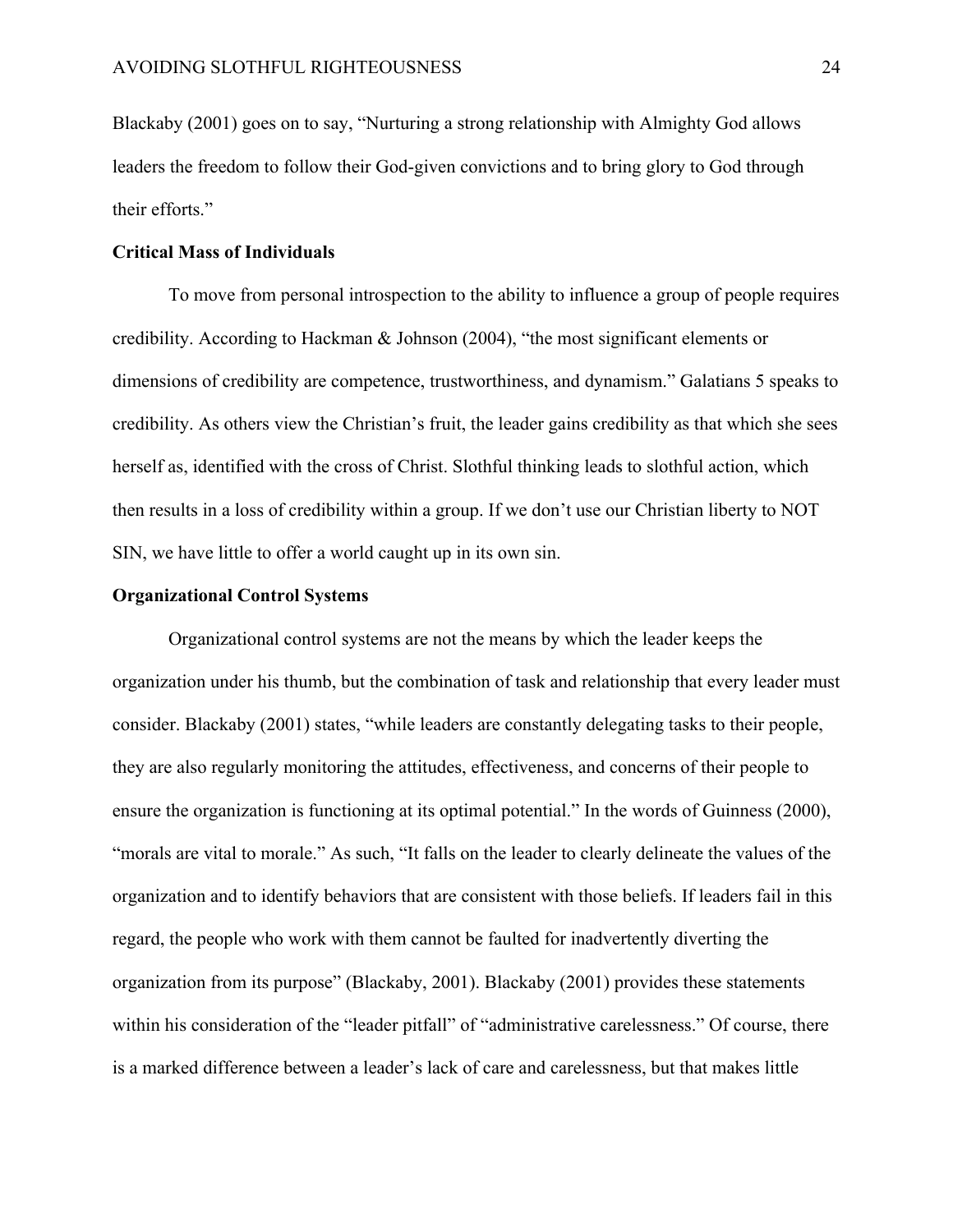difference to the follower on the other side of the equation. This slothful tendency often allows a leader to miss out on opportunities to express the merit of the law through love to neighbor and to bear fruit within the role in which the leader is called.

### **Environment**

Leaders find themselves enmeshed in a variety of relationships and, much as organizations engage in environmental scans to develop strategies for success, leaders need to consider the breadth of their calling. Within their organizations, they must understand the source, substance, and limitations of their power. Guinness (2000) says, "Power—the ability to carry out one's will despite resistance—has always been essential to leadership. But traditionally, power has been held in harmony with two other components: purpose and partnership." Every leader must engage his or her organization according to the standards by which they are called to serve it. Tichy and Devanna (1990) state, "An organization's culture defines that which people perceive as possible." A leader must work within the realm of the possible both within and without. Blackaby (2001) warns, "wise leaders strive to preserve their families in the midst of the pressures of their professional lives." This product of our times, which so cleanly divides the two, misses the profound connection between them. Our thinking will drive our actions and our identity in Christ produces the ability to NOT SIN regardless of the role in which we find ourselves. If you find yourself in a position at home or abroad that undermines this concept or pits two potential "rights" against one another, the Spirit provides direction which will never result in sin. Otherwise, we must recall Romans 8: "there is now no condemnation to them which are in Christ Jesus, who walk not after the flesh, but after the Spirit." Therefore, don't be slothful in your righteousness, but "make your calling and election sure" (2 Peter 1:10).

# **Conclusions on Moral Leadership**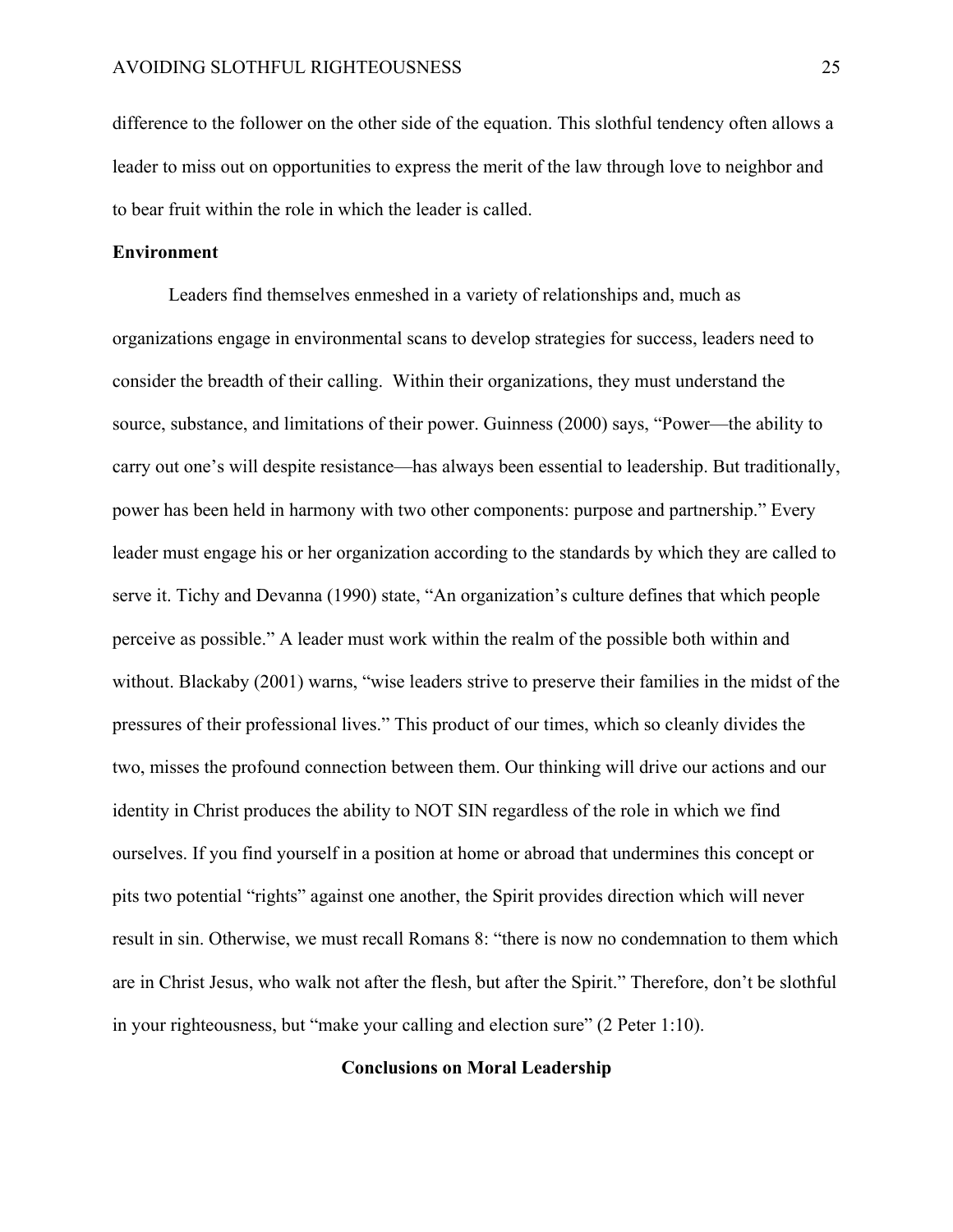Now that we have considered the role of the leader at an individual, group,

organizational, and environmental setting, we are closer to understanding moral leadership in the avoidance of slothful righteousness and can draw the following conclusions.

First, standards need not be relaxed, but justly enforced within organizations according to their intent and design. This presentation of the law should have multiplying effects within our organizations. It proves the bondage that non-Christians are in under the law and offers love to our neighbors as we—lovingly—hold people accountable for their behavior. It capitalizes on the "natural instinct [of man] to cherish and preserve society" (Calvin, 1989). And it holds no negative consequence for Christians living by the Spirit, for the fruit that will emerge from them will never run contrary to the laws of our organizations.

Second, we must think critically about righteousness, which differs from virtue in that it has an acknowledged source as God. A man may be termed virtuous, but only God can ultimately be called righteous (Rom 3:10). We need to take care not to make moral leadership attainable by human effort. In the words of Calvin (1989), "we cannot call a mind sound and entire which is both weak and immersed in darkness." Slothful thinking and analysis for how to deal with a world full of fallen people, some of which have been redeemed, but still suffer with a persistently sinful flesh, will lead to slothful actions. We cannot deal with that which we don't understand.

Third, what we do as leaders really does matter. If we are unwilling to accept the trouble, judgment, and persecution that come with the testimony of the cross, then we are no leaders at all. Oh, we may be caught up with others "under the influence of a vain curiosity, [where the human mind] torments itself with superfluous and useless discussions, either not adverting at all to the things necessary to be known, or casting only a cursory and contemptuous glance at them"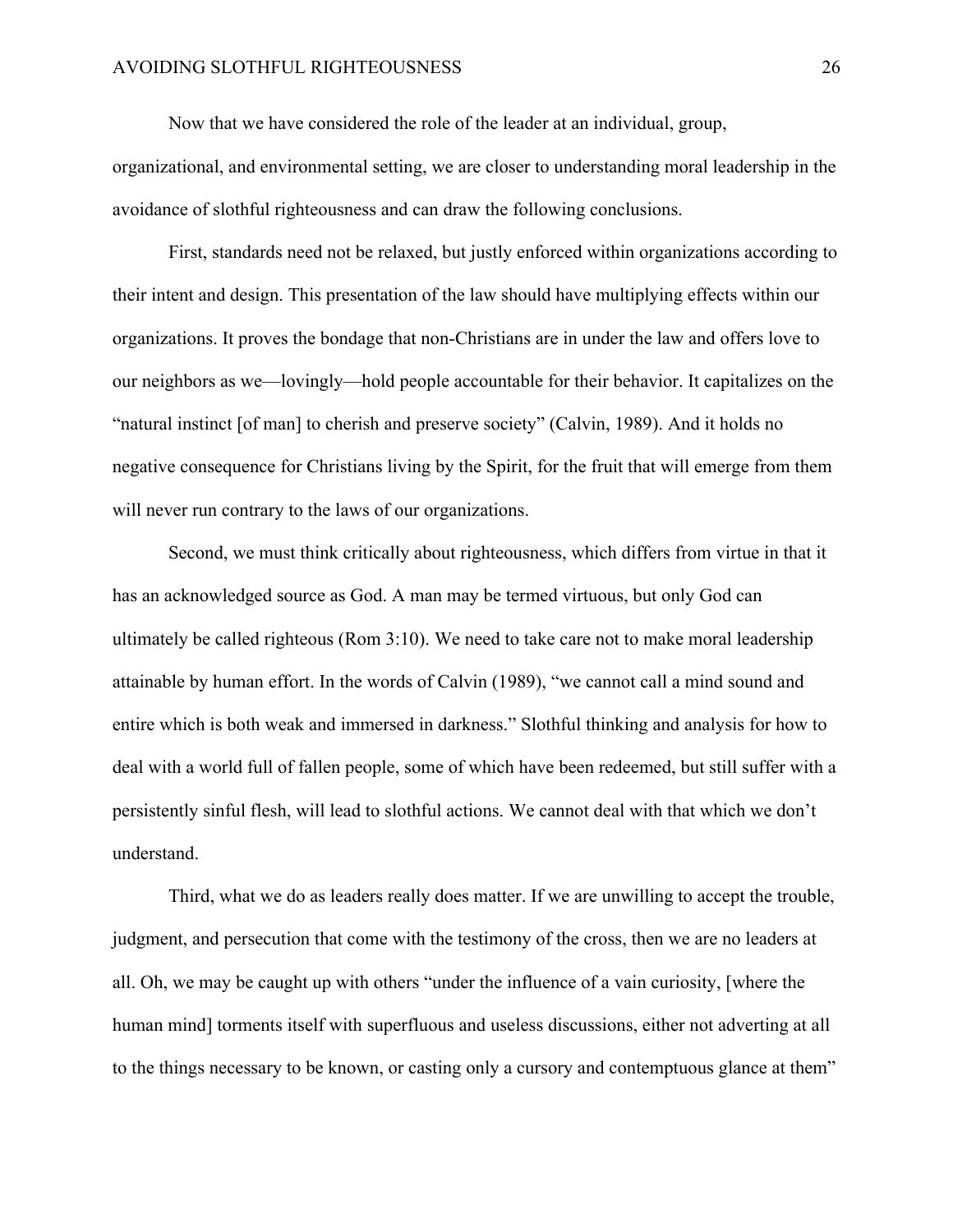(Calvin, 1989). We may even be leading the discussion, but without the cross we will ultimately assess them as Solomon did, as "vain and frivolous."

Moral leadership can only ever find its true definition in Christ's work on the cross. If we are called to lead, we are called to think, to understand our purpose, to serve as an example, to engage others, and to use our liberty and encourage other believers to use theirs to NOT SIN. We have to care, be willing to work and suffer, fulfill our responsibility in the light of the sovereign work of God, fulfill our duty as we live by the Spirit, and avoid boredom by not growing weary in doing good (2 Thes 3:13). We must fill our sights with Christ's work and find our identity in him. Only then will we begin to have a Biblical understanding of morality and be able to avoid those vices that threaten to ensnare us and in which we ourselves were once caught up. Praise God for the immeasurable love which he poured forth in the person and work of Jesus Christ, our hope and Savior.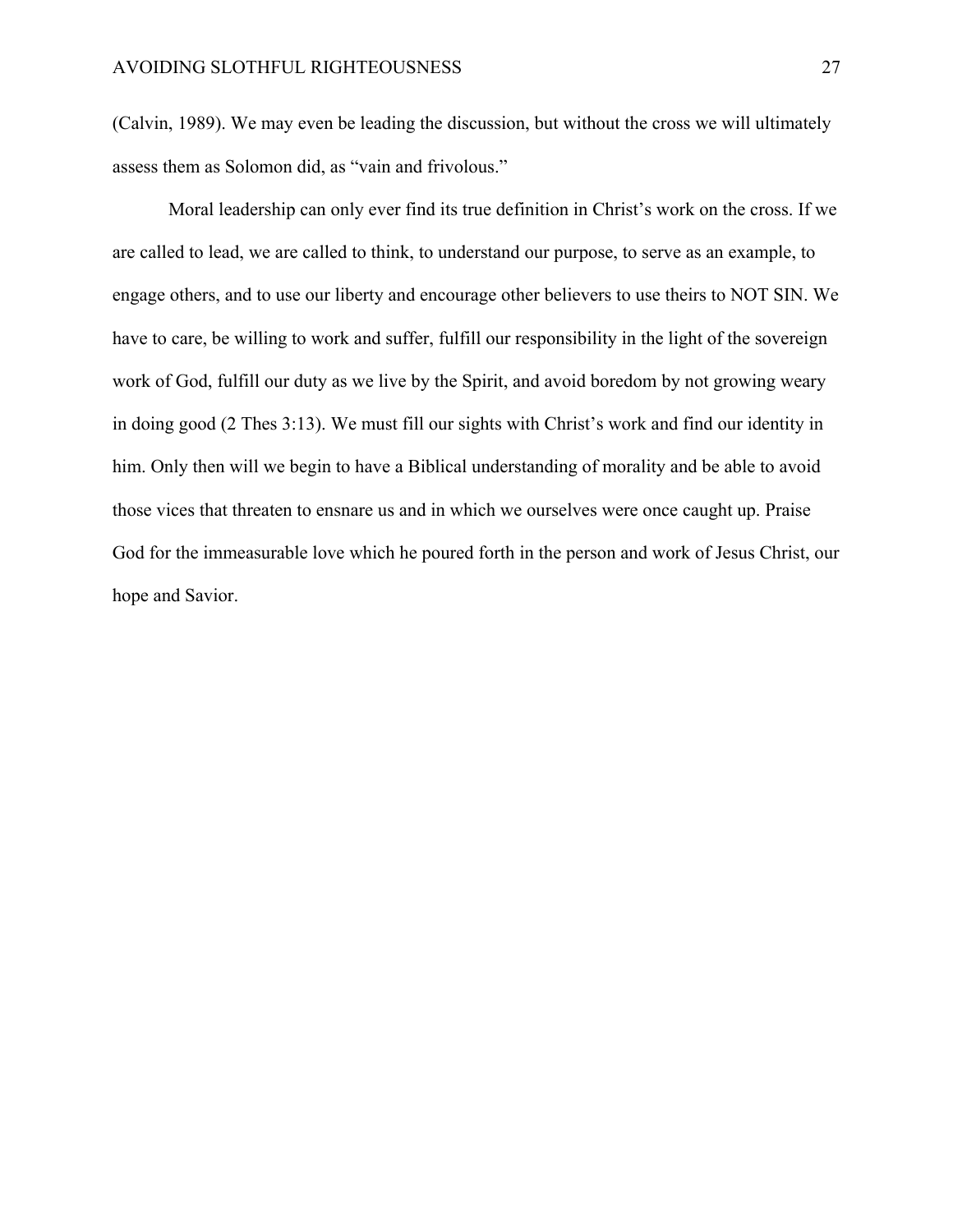#### **References**

- Bavinck, H. (2008) *Reformed dogmatics*. Volume 4: Holy Spirit, Church, and New Creation. J. Bolt (Ed). J. Vriend (Tr.) Grand Rapids, MI: Baker Academic.
- Blackaby, H. & Blackaby, R. (2001) *Spiritual leadership: Moving people on to God's agenda.* Nashville, TN: Broadman & Holman Publishers
- Blue Letter Bible. "Paul's Epistle Galatians 5 (KJV King James Version)." *Blue letter Bible*. 1996-2010. 31 Oct 2010.

http://www.blueletterbible.org/Bible.cfm?b=Gal&c=5&t=KJV

- Calvin, J. (1989) *Institutes of the christian religion.* Translated by H. Beveridge. Grand Rapids, MI: Wm. B. Eerdmans Publishing Company.
- English Standard Version. *Introductions to the books of the Bible.* Blue Letter Bible. 5 Feb 2006. 27 Oct 2010. http://blueletterbible.org/study/intros/esv\_intros.cfm
- Gray, J. M. (1999) *The concise Bible commentary: A clear and understandable overview of the Old and New Testaments complete in one volume.* Peabody, MA: Hendrickson Publishers, Inc.
- Guinness, O. (2000) *When no one sees: The importance of character in an age of image.*  Colorado Springs, CO: NavPress.
- Hackman, M. Z. & Johnson, C. E. (2004) *Leadership: A communication perspective.* Fourth ed. Long Grove, IL: Waveland Press, Inc.
- Lyman, S. M. (1989) *The seven deadly sins: Society and evil*. Revised and Expanded Edition. Lanham, MD: General Hall.
- O'Neil, J. R. (1993) *The paradox of success: When winning at work means losing at life.* New York: G. P. Putnam's Sons.